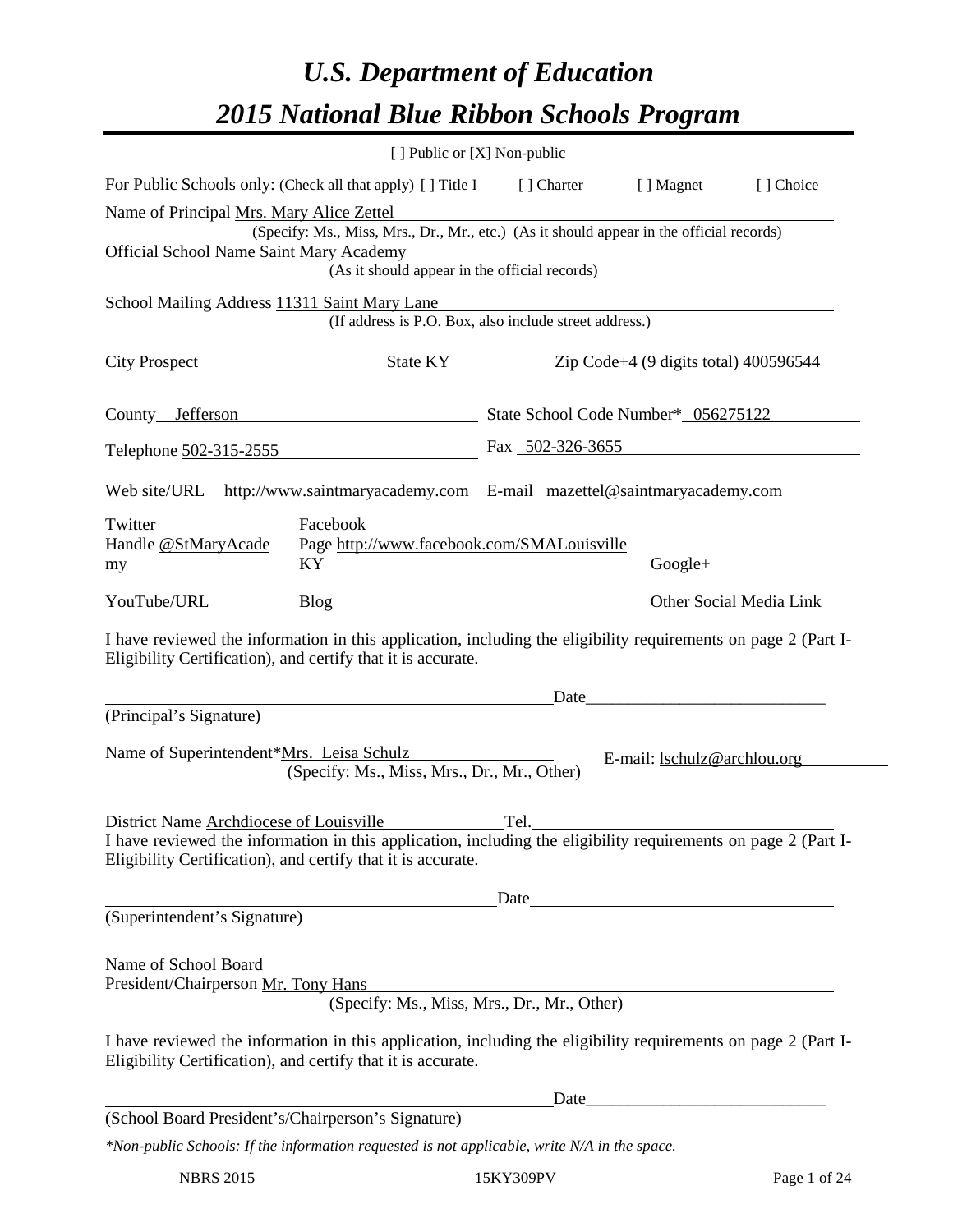#### **Include this page in the school's application as page 2.**

The signatures on the first page of this application (cover page) certify that each of the statements below concerning the school's eligibility and compliance with U.S. Department of Education, Office for Civil Rights (OCR) requirements is true and correct.

- 1. The school configuration includes one or more of grades K-12. (Schools on the same campus with one principal, even a K-12 school, must apply as an entire school.)
- 2. The school has made its Annual Measurable Objectives (AMOs) or Adequate Yearly Progress (AYP) each year for the past two years and has not been identified by the state as "persistently dangerous" within the last two years.
- 3. To meet final eligibility, a public school must meet the state's AMOs or AYP requirements in the 2014-2015 school year and be certified by the state representative. Any status appeals must be resolved at least two weeks before the awards ceremony for the school to receive the award.
- 4. If the school includes grades 7 or higher, the school must have foreign language as a part of its curriculum.
- 5. The school has been in existence for five full years, that is, from at least September 2008 and each tested grade must have been part of the school for the past three years.
- 6. The nominated school has not received the National Blue Ribbon Schools award in the past five years: 2009, 2010, 2011, 2012, or 2013.
- 7. The nominated school has no history of testing irregularities, nor have charges of irregularities been brought against the school at the time of nomination. The U.S. Department of Education reserves the right to disqualify a school's application and/or rescind a school's award if irregularities are later discovered and proven by the state.
- 8. The nominated school or district is not refusing Office of Civil Rights (OCR) access to information necessary to investigate a civil rights complaint or to conduct a district-wide compliance review.
- 9. The OCR has not issued a violation letter of findings to the school district concluding that the nominated school or the district as a whole has violated one or more of the civil rights statutes. A violation letter of findings will not be considered outstanding if OCR has accepted a corrective action plan from the district to remedy the violation.
- 10. The U.S. Department of Justice does not have a pending suit alleging that the nominated school or the school district as a whole has violated one or more of the civil rights statutes or the Constitution's equal protection clause.
- 11. There are no findings of violations of the Individuals with Disabilities Education Act in a U.S. Department of Education monitoring report that apply to the school or school district in question; or if there are such findings, the state or district has corrected, or agreed to correct, the findings.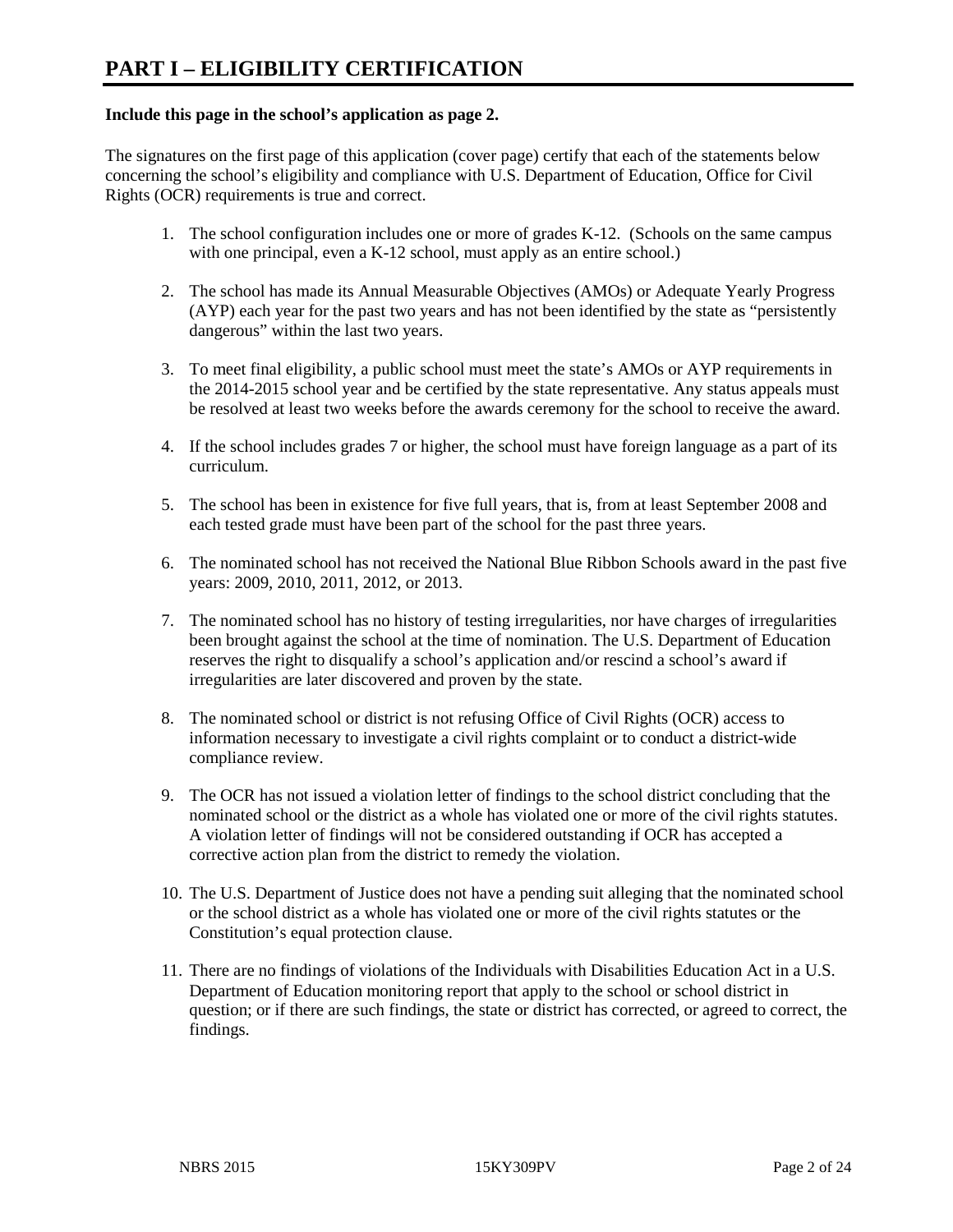# **PART II - DEMOGRAPHIC DATA**

#### **All data are the most recent year available.**

**DISTRICT** (Question 1 is not applicable to non-public schools)

| -1. | Number of schools in the district<br>(per district designation): | $\underline{0}$ Elementary schools (includes K-8)<br>0 Middle/Junior high schools<br>0 High schools |
|-----|------------------------------------------------------------------|-----------------------------------------------------------------------------------------------------|
|     |                                                                  |                                                                                                     |
|     |                                                                  | $0 K-12$ schools                                                                                    |

0 TOTAL

**SCHOOL** (To be completed by all schools)

- 2. Category that best describes the area where the school is located:
	- [ ] Urban or large central city
	- [ ] Suburban with characteristics typical of an urban area
	- [X] Suburban
	- [ ] Small city or town in a rural area
	- [ ] Rural
- 3.  $\frac{4}{3}$  Number of years the principal has been in her/his position at this school.
- 4. Number of students as of October 1 enrolled at each grade level or its equivalent in applying school:

| Grade                           | # of         | # of Females | <b>Grade Total</b> |
|---------------------------------|--------------|--------------|--------------------|
|                                 | <b>Males</b> |              |                    |
| PreK                            | 33           | 43           | 76                 |
| K                               | 31           | 29           | 60                 |
| $\mathbf{1}$                    | 32           | 28           | 60                 |
| $\boldsymbol{2}$                | 30           | 30           | 60                 |
| 3                               | 30           | 28           | 58                 |
| 4                               | 30           | 29           | 59                 |
| 5                               | 27           | 30           | 57                 |
| 6                               | 26           | 27           | 53                 |
| 7                               | 24           | 21           | 45                 |
| 8                               | 30           | 28           | 58                 |
| 9                               | 0            | 0            | 0                  |
| 10                              | 0            | 0            | 0                  |
| 11                              | 0            | 0            | 0                  |
| 12                              | 0            | 0            | 0                  |
| <b>Total</b><br><b>Students</b> | 293          | 293          | 586                |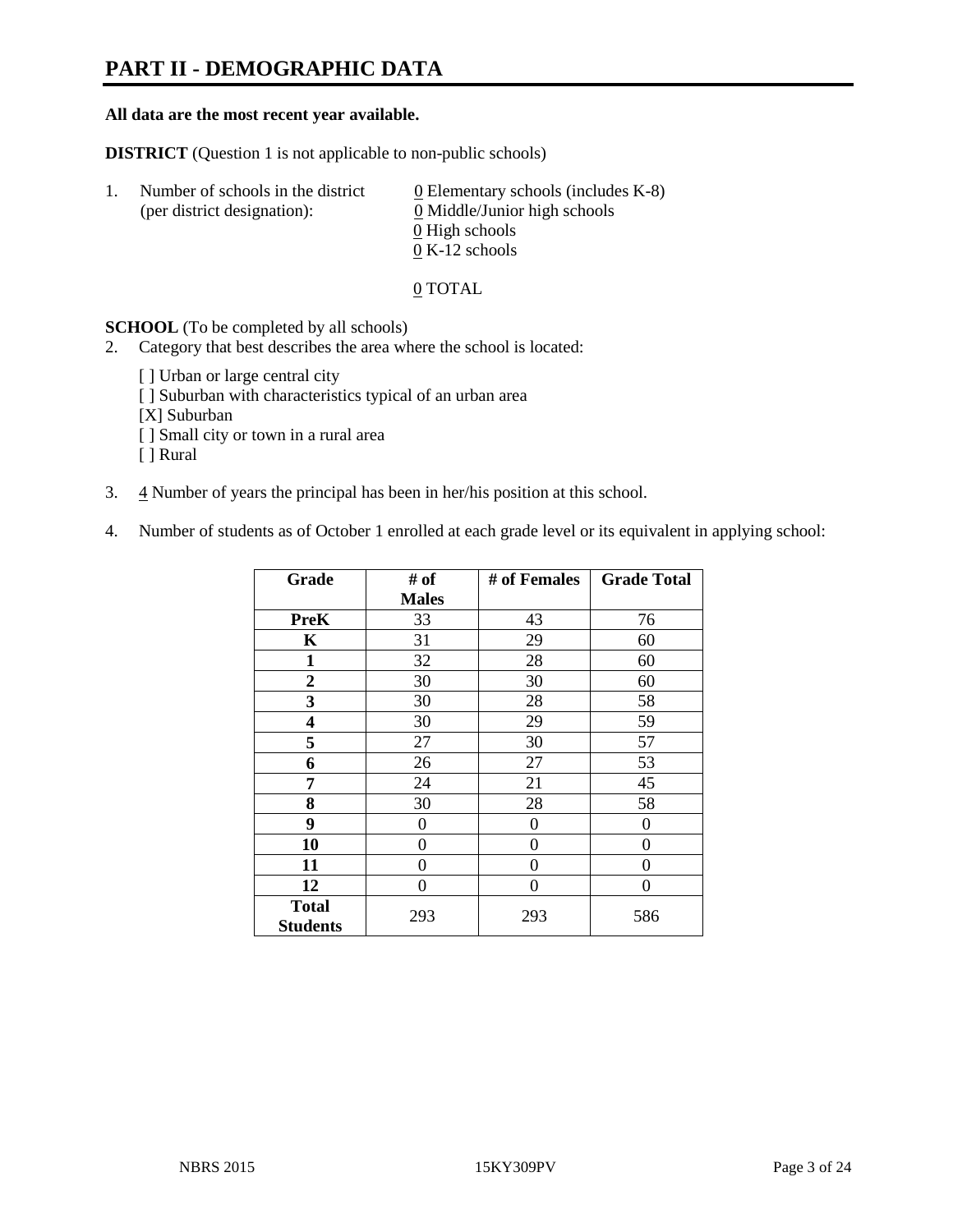the school: 1 % Asian

5. Racial/ethnic composition of  $\qquad \qquad \underline{0}$  % American Indian or Alaska Native

1 % Black or African American

2 % Hispanic or Latino

0 % Native Hawaiian or Other Pacific Islander

91 % White

5 % Two or more races

**100 % Total**

(Only these seven standard categories should be used to report the racial/ethnic composition of your school. The Final Guidance on Maintaining, Collecting, and Reporting Racial and Ethnic Data to the U.S. Department of Education published in the October 19, 2007 *Federal Register* provides definitions for each of the seven categories.)

6. Student turnover, or mobility rate, during the 2013 - 2014 year: 1%

This rate should be calculated using the grid below. The answer to (6) is the mobility rate.

| <b>Steps For Determining Mobility Rate</b>         | Answer |
|----------------------------------------------------|--------|
| $(1)$ Number of students who transferred to        |        |
| the school after October 1, 2013 until the         | 5      |
| end of the school year                             |        |
| (2) Number of students who transferred             |        |
| <i>from</i> the school after October 1, 2013 until | 3      |
| the end of the 2013-2014 school year               |        |
| (3) Total of all transferred students [sum of      | 8      |
| rows $(1)$ and $(2)$ ]                             |        |
| (4) Total number of students in the school as      | 571    |
| of October 1                                       |        |
| (5) Total transferred students in row (3)          | 0.014  |
| divided by total students in row (4)               |        |
| $(6)$ Amount in row $(5)$ multiplied by 100        |        |

# 7. English Language Learners (ELL) in the school:  $0\%$

Number of non-English languages represented: 0 Specify non-English languages: N/A

0 Total number ELL

8. Students eligible for free/reduced-priced meals:  $1\%$ 

Total number students who qualify:  $\frac{8}{8}$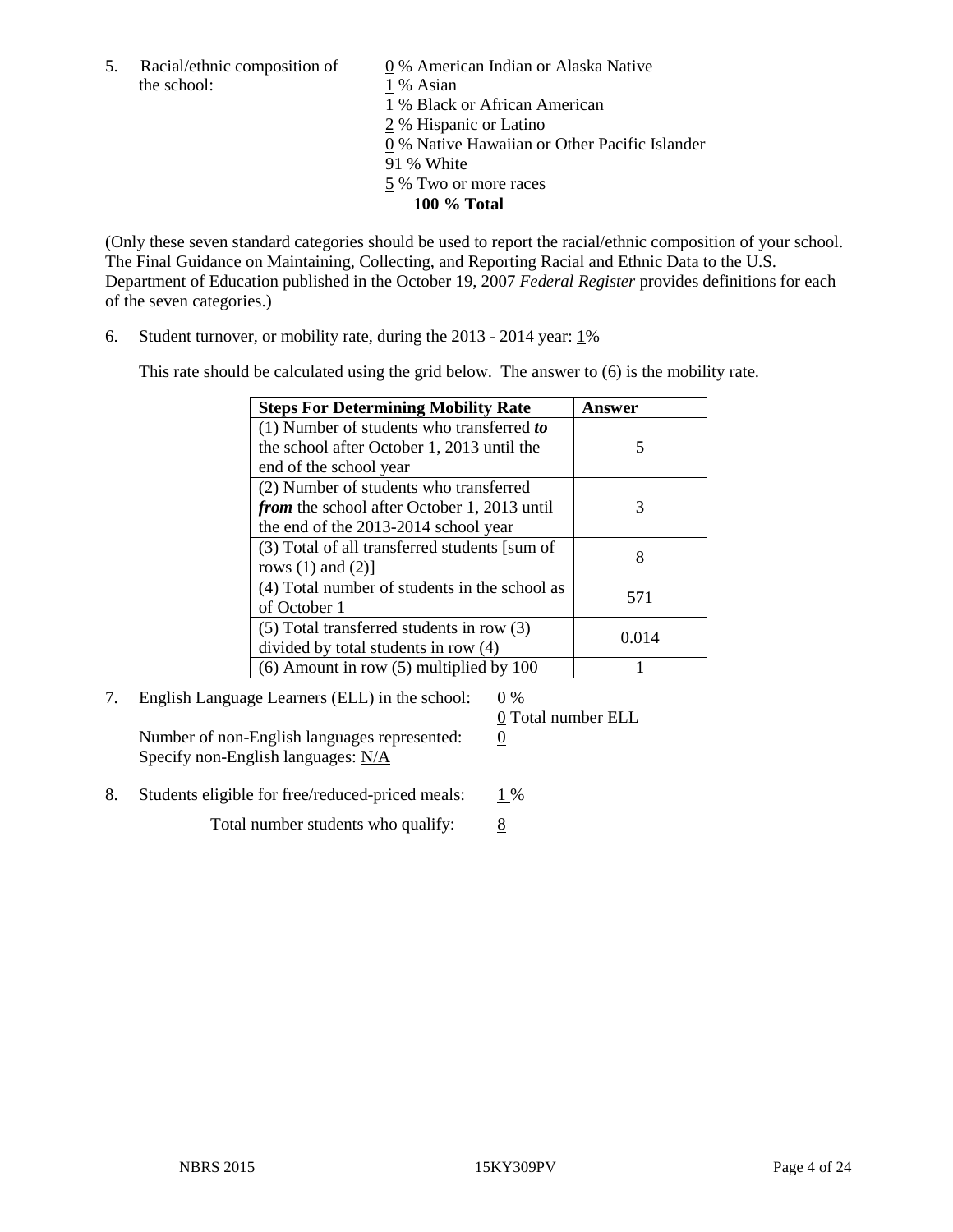57 Total number of students served

Indicate below the number of students with disabilities according to conditions designated in the Individuals with Disabilities Education Act. Do not add additional categories.

| $\cdots$ as inversionally as we we have the contract of $\cdots$ of $\cdots$ we were the contract of the second second |                                         |
|------------------------------------------------------------------------------------------------------------------------|-----------------------------------------|
| 0 Autism                                                                                                               | 1 Orthopedic Impairment                 |
| 0 Deafness                                                                                                             | 28 Other Health Impaired                |
| 0 Deaf-Blindness                                                                                                       | 8 Specific Learning Disability          |
| 12 Emotional Disturbance                                                                                               | 5 Speech or Language Impairment         |
| $1$ Hearing Impairment                                                                                                 | 0 Traumatic Brain Injury                |
| 0 Mental Retardation                                                                                                   | 2 Visual Impairment Including Blindness |
| $\underline{0}$ Multiple Disabilities                                                                                  | 0 Developmentally Delayed               |
|                                                                                                                        |                                         |

10. Use Full-Time Equivalents (FTEs), rounded to nearest whole numeral, to indicate the number of personnel in each of the categories below:

|                                       | <b>Number of Staff</b>      |
|---------------------------------------|-----------------------------|
| Administrators                        |                             |
| Classroom teachers                    | 23                          |
| Resource teachers/specialists         |                             |
| e.g., reading, math, science, special | 6                           |
| education, enrichment, technology,    |                             |
| art, music, physical education, etc.  |                             |
| Paraprofessionals                     | 14                          |
| Student support personnel             |                             |
| e.g., guidance counselors, behavior   |                             |
| interventionists, mental/physical     |                             |
| health service providers,             | $\mathcal{D}_{\mathcal{A}}$ |
| psychologists, family engagement      |                             |
| liaisons, career/college attainment   |                             |
| coaches, etc.                         |                             |
|                                       |                             |

11. Average student-classroom teacher ratio, that is, the number of students in the school divided by the FTE of classroom teachers, e.g.,  $22:1$   $25:1$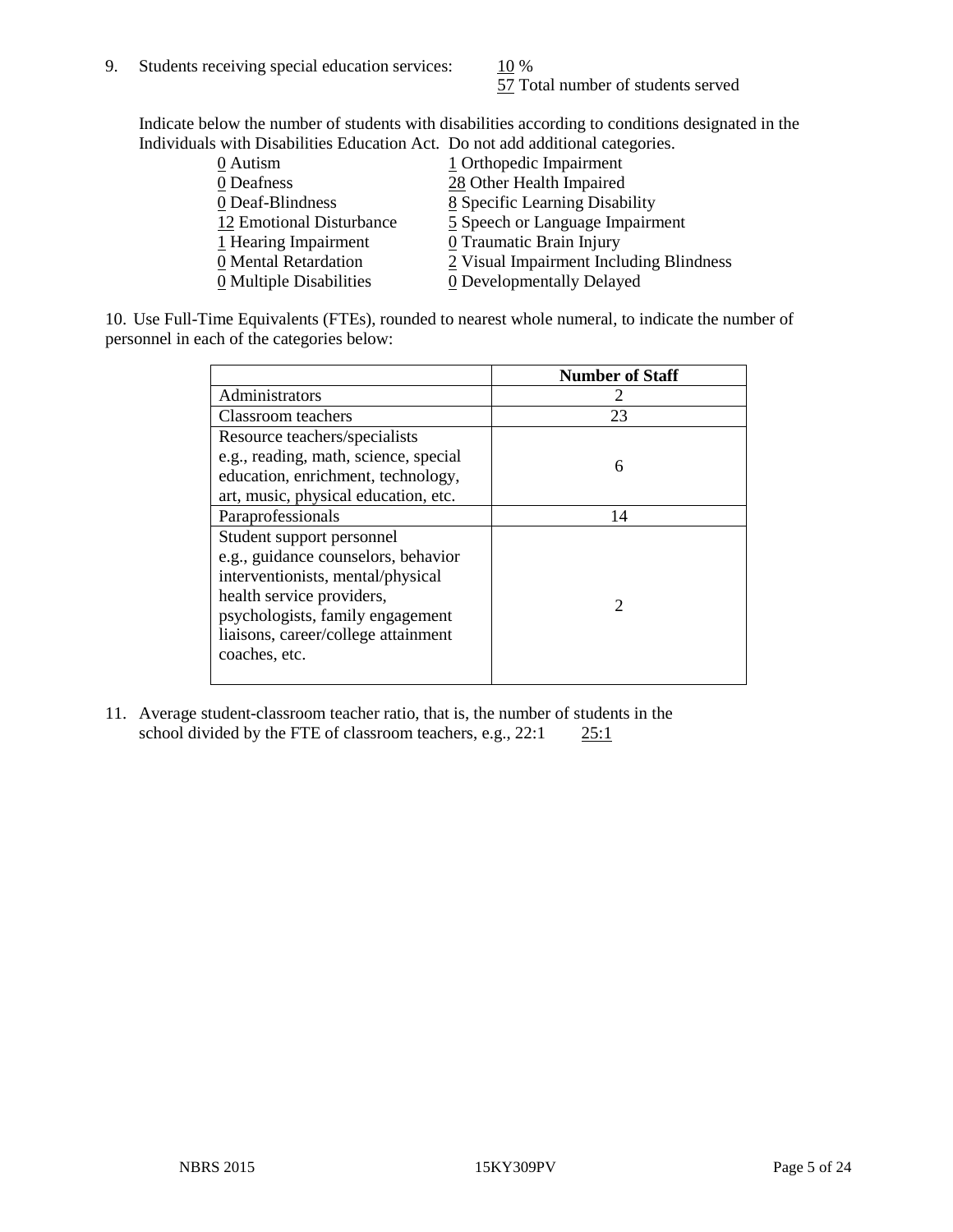12. Show daily student attendance rates. Only high schools need to supply yearly graduation rates.

| <b>Required Information</b> | 2013-2014 | 2012-2013 | 2011-2012 | 2010-2011 | 2009-2010 |
|-----------------------------|-----------|-----------|-----------|-----------|-----------|
| Daily student attendance    | 77%       | 97%       | 97%       | 97%       | 97%       |
| High school graduation rate | 9%        | $9\%$     | $0\%$     | 9%        | 0%        |

#### 13. **For schools ending in grade 12 (high schools)**

Show percentages to indicate the post-secondary status of students who graduated in Spring 2014

| <b>Post-Secondary Status</b>                  |    |
|-----------------------------------------------|----|
| Graduating class size                         |    |
| Enrolled in a 4-year college or university    | 0% |
| Enrolled in a community college               | 0% |
| Enrolled in career/technical training program | 0% |
| Found employment                              | 0% |
| Joined the military or other public service   | 0% |
| Other                                         |    |

14. Indicate whether your school has previously received a National Blue Ribbon Schools award. Yes No X

If yes, select the year in which your school received the award.

15. Please summarize your school mission in 25 words or less: Students are educated in a holistic atmosphere that fosters academic excellence and develops students to be responsible, moral members of their church and community.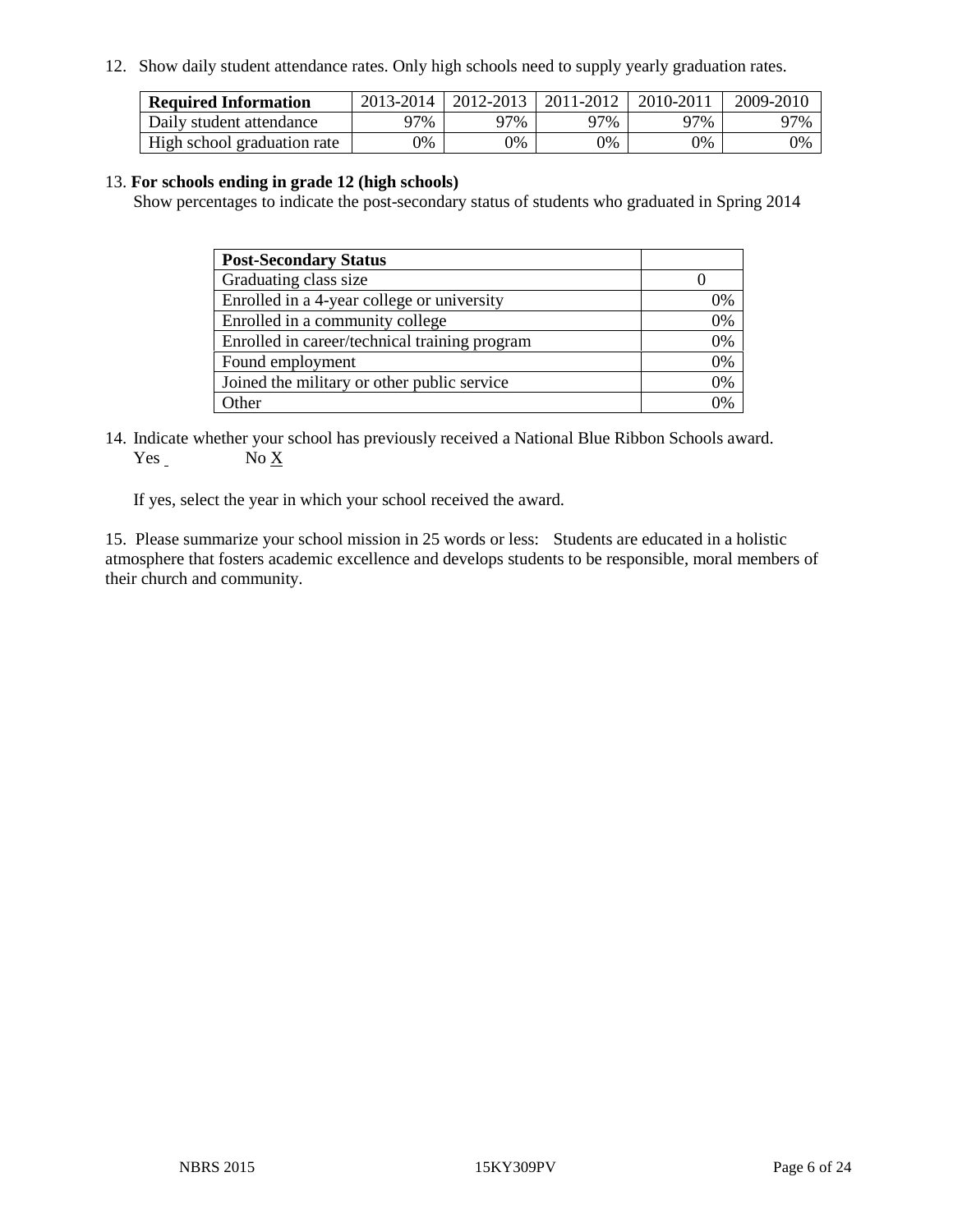# **PART III – SUMMARY**

The mission of Saint Mary Academy is to educate students spiritually, academically, emotionally and socially. Through a curriculum rooted in the teachings of the Roman Catholic faith, students are educated in a manner which fosters academic excellence, provides a supportive atmosphere, and develops students to be responsible, moral members of their church and community.

Saint Mary Academy is a Preschool-Grade 8 Regional Catholic School located in Prospect, Kentucky. The school, established in 2007, was a merger of two Catholic schools that were experiencing declining enrollments, financial concerns, aging facilities, academic resource challenges, and outdated infrastructures. A new school building was constructed and completed in 2009. The enrollment has increased from 350 students in 2007 to 586 students in 2013.

The philosophy of Saint Mary Academy espouses success for all students; this is achieved through differentiation of curriculum and programs that support the whole child. Curriculum is differentiated according to data collected from assessments, daily learning activities, beginning-of-year mastery assessments, and student evaluations. Program supports are based on grade level, student plans, individual strengths, potential for growth and interests.

Students benefit from tiered classes in math and differentiated groupings in math and reading, writing, science, social studies, and religion. Students attend co-curricular classes in Art, Library, Music, Physical Education, Spanish and Technology weekly; eighth graders have Spanish and Algebra daily. In addition, Enrichment Programs involve students in Gifted and Talented Educational Seminars (G.A.T.E.S.) and events, Catholic School Academic Leagues, the Duke University Talent Identification Programs, and Governor's Cup Competition events.

Students, depending on their grade levels, may participate in a wide range of extra-curricular activities. Preschool students are paired with a "Big Buddy" at the beginning of the school year to help acclimate them to the formal school experience. Primary students participate in "Minds-in-Motion", a program designed to improve visual/auditory processing and motor skills. Athletic skill building and teams start forming in kindergarten. Opportunities such as Chess, Robotics, Choir, Archery, and Academic Teams are available at the intermediate levels. Kentucky Youth Assembly and Kentucky United Nations Assembly are examples of middle school offerings. Performance opportunities are offered beginning in Preschool.

Saint Mary Academy is led by a collaborative team of visionary educators. The Principal was recognized as a National Distinguished Principal by the U.S. Department of Education, the National Catholic Education Association, and the Archdiocese of Louisville. The Principal has 17 years experience as a principal and 15 years experience as a classroom teacher. The Vice-Principal previously served 21 years as principal, 4 years as vice-principal, and 14 years as classroom teacher. The Counselor is a registered Art Therapist with 15 years experience and frequently supervises new counselors in the Archdiocese. The Learning Differences Coordinator was recognized by the Catholic Education Foundation with the Ulmer Award, by the Archdiocese of Louisville as Teacher of the Year, and as the 2013-2014 recipient of the Irene Casey Inclusion Award. The Learning Differences Coordinator brings 13 years experience to this role and 16 years as a classroom teacher. This team meets weekly to ensure that Saint Mary Academy is educating the whole child.

All teachers are degreed and certified; 79% of the teachers at Saint Mary Academy have obtained Masters Degrees or beyond. One hundred percent of our Instructional Assistants in Grades K-8 are degreed, many in the field of education.

The Stewardship Program focuses on outreach to the greater community of Louisville, KY and our global society. Each grade explores a particular social need, creates a reflection journal, educates others, and participates in outreach opportunities to support related organizations. When students graduate from Saint Mary Academy, they potentially have a portfolio of nine different outreach experiences.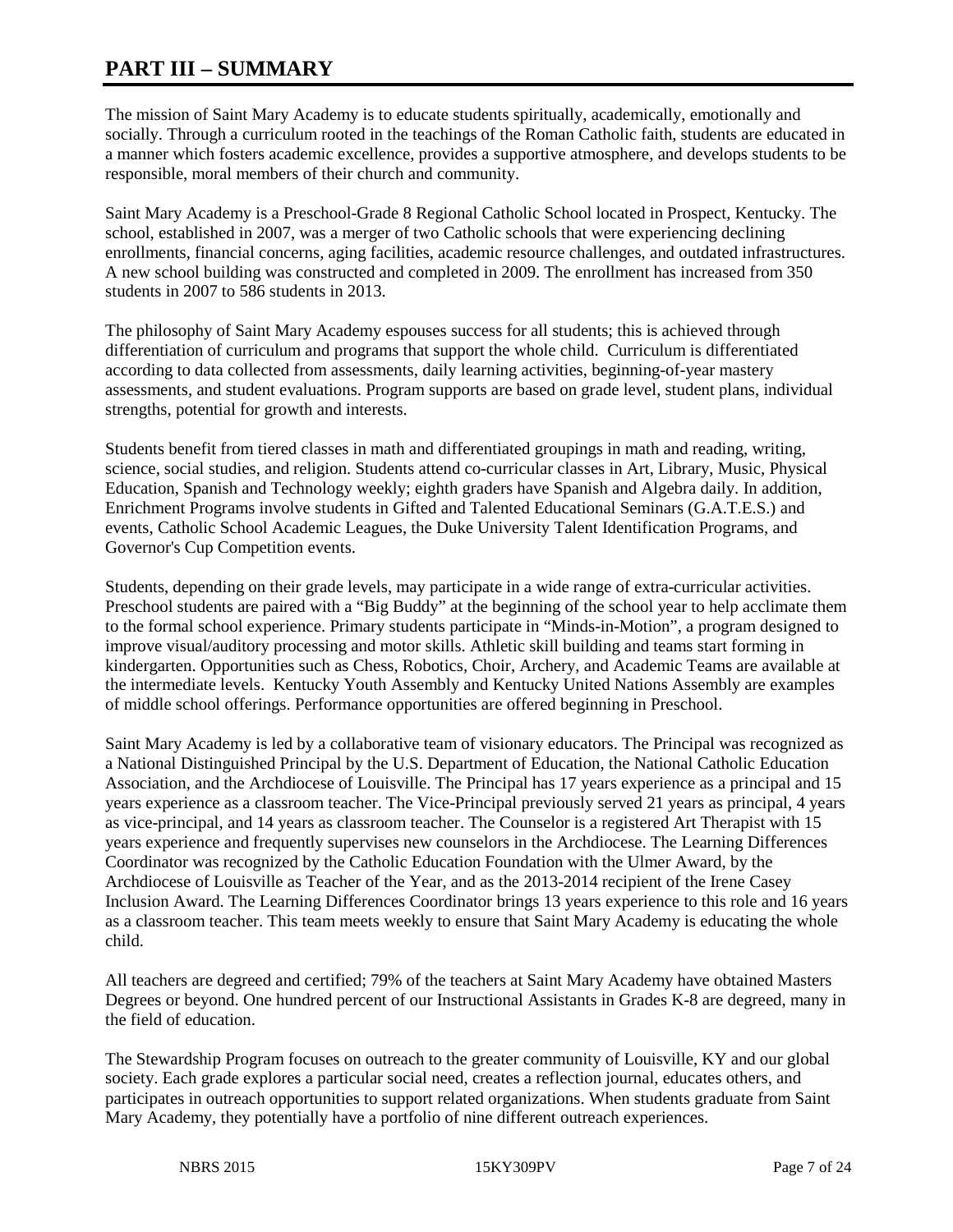The school has implemented programs including the 1:1 technology initiative and the Reader's/Writer's Workshop Approach to enhance each child's academic experience. Technology integration is embedded in all areas of the curriculum.

With the approval of the Board of Directors, a new music room was constructed. Funds were also allocated for additional personnel, classroom resources, and the technologies needed to educate future leaders.

Effective communication is a priority. Weekly newsletters are emailed to all stakeholders - parents, grandparents, prospective families, parish leadership and staff. A webpage, Facebook page, Twitter account, Sycamore (the web-based student information system), and weekly parish bulletin expand communication to the community. An Annual Report is shared with all stakeholders.

What marks Saint Mary Academy as a school of excellence are the following strengths: collaborative, visible and visionary leadership, talented, exemplary and dedicated educators who develop 21st Century learning skills, human and instructional resources, comprehensive integration of technology, rigorous and relevant academics, meaningful traditions, extra-curricular activities for all, ongoing professional development, project-based learning, and extensive community and parental involvement. The school just completed its first five-year cycle of accreditation; all instructional goals were achieved.

Saint Mary Academy is a young school with an "old soul."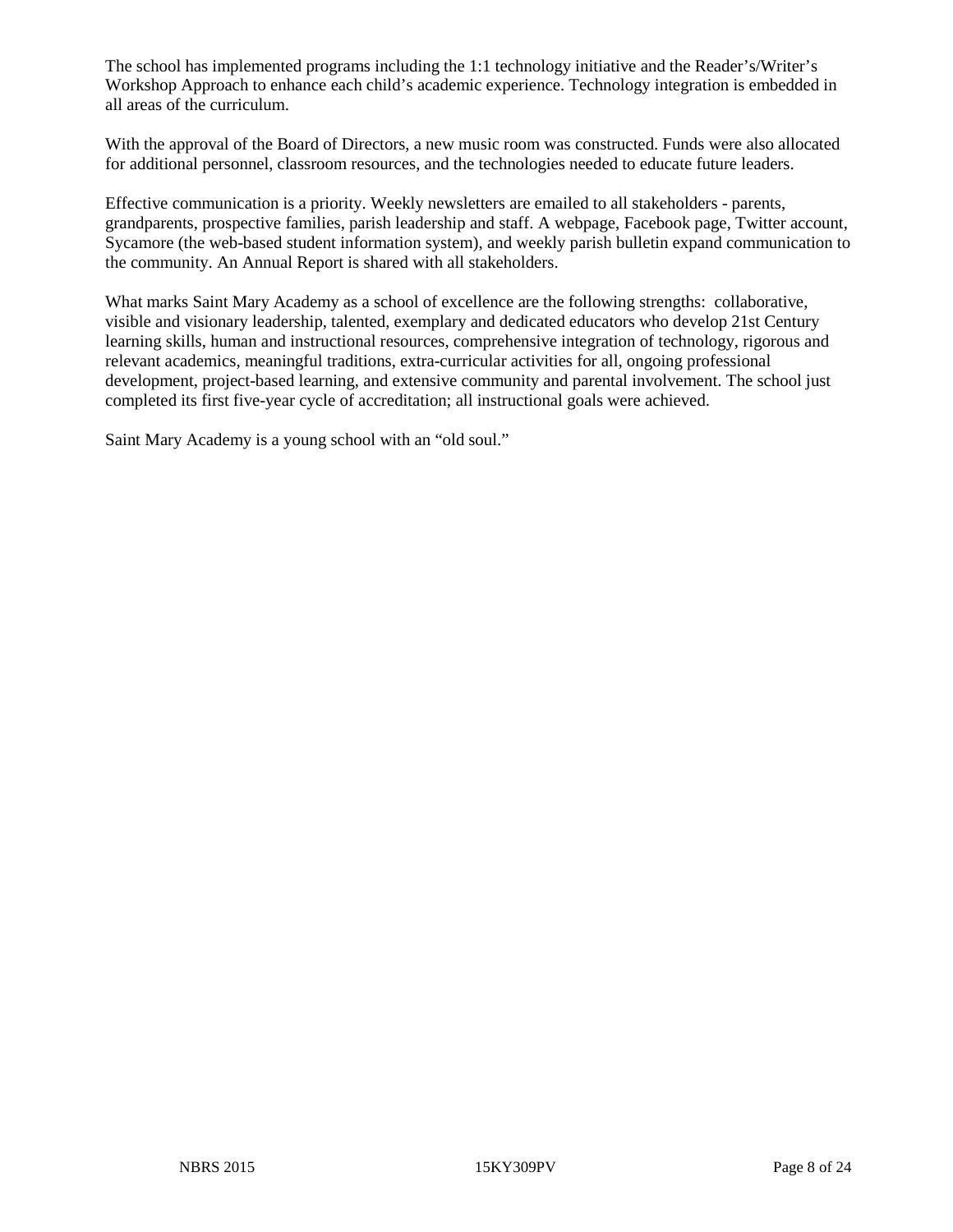# **1. Core Curriculum:**

Saint Mary Academy follows the Archdiocese of Louisville Curriculum Framework, which is aligned with national standards and with the Learner Goals and Academic Expectations established by the Commonwealth of Kentucky's Department of Education. Common Core Standards and 21st Century Learning Skills are incorporated in all content areas.

Language Arts: Reading, Writing, Word Study/Vocabulary Research has shown that reading/writing skills are the foundation of all learning. Every teacher is considered to be a reading/writing teacher. Reader's/Writer's Workshop Approach allows teachers to foster a love of reading, develop comprehension of informational text and fiction, enrich vocabulary, and stimulate writing skills. In addition to the traditional components of this approach, the primary level added the Daily Five, ensuring direct teaching of foundational skills for phonics and spelling.

Research indicates that volume reading is a strong indicator of student success. Students participate in the Million Minutes of Reading Program Challenge. Primary students read 20 minutes nightly, and students in Grades 3-8 read 30 minutes nightly as they strive to read a million minutes for the year.

Students in Grades 3-8 study Greek and Latin roots and apply these roots in vocabulary development. The literacy program includes "harvesting" words from across the curriculum; these are then applied in student writing.

The writing program follows the Reader's/Writer's Workshop model. Students learn grammar/mechanics within the context of their own writing. Students share writing daily in classrooms and with outside audiences through activities such as Young Authors, classroom-sponsored coffee house events, daily blogs, reader's theatre, and essay contests.

The Resource Teacher works in collaboration with the classroom teacher to provide extra practice, remedial work, and enrichment activities. This integrative approach in language arts allows for differentiation and creativity in the curriculum.

Mathematics: The mathematics curriculum emphasizes the mastery of a variety of skills designed to make math relevant and ensure readiness for Algebra I in eighth grade. Teachers plan instruction based on preassessments. Those who have achieved mastery for the assessed skills work on enrichment activities, while others receive additional instruction.

Students use a variety of tools to aid in mastery of math concepts including: manipulatives, graphing calculators, web-based tutorials and programs, drill/practice math games, and student-produced projects.

Beginning with third grade, students are grouped into tiered math levels. Placement is based on standardized testing, classroom assessments, performance and may be adjusted to meet students' need.

Science: The Science Program encourages a discovery, project-based approach. Students learn content and make real-world connections. The curriculum is enriched through activities such as an on-campus garden with monthly classes with Master Gardeners, a middle school Science Fair (with judges from the scientific community), participation in a Regional Science Fair, and a school-wide recycling program. The third and fifth grades have implemented the NEED (National Energy Education Development) Project curriculum, which includes monitoring the energy needs of the school building. A representative group traveled to Washington, D.C. to present at the NEED conference.

Interactive labs enable students to master academic standards. Technology provides virtual labs, research opportunities, reinforcement and illustration of complex concepts.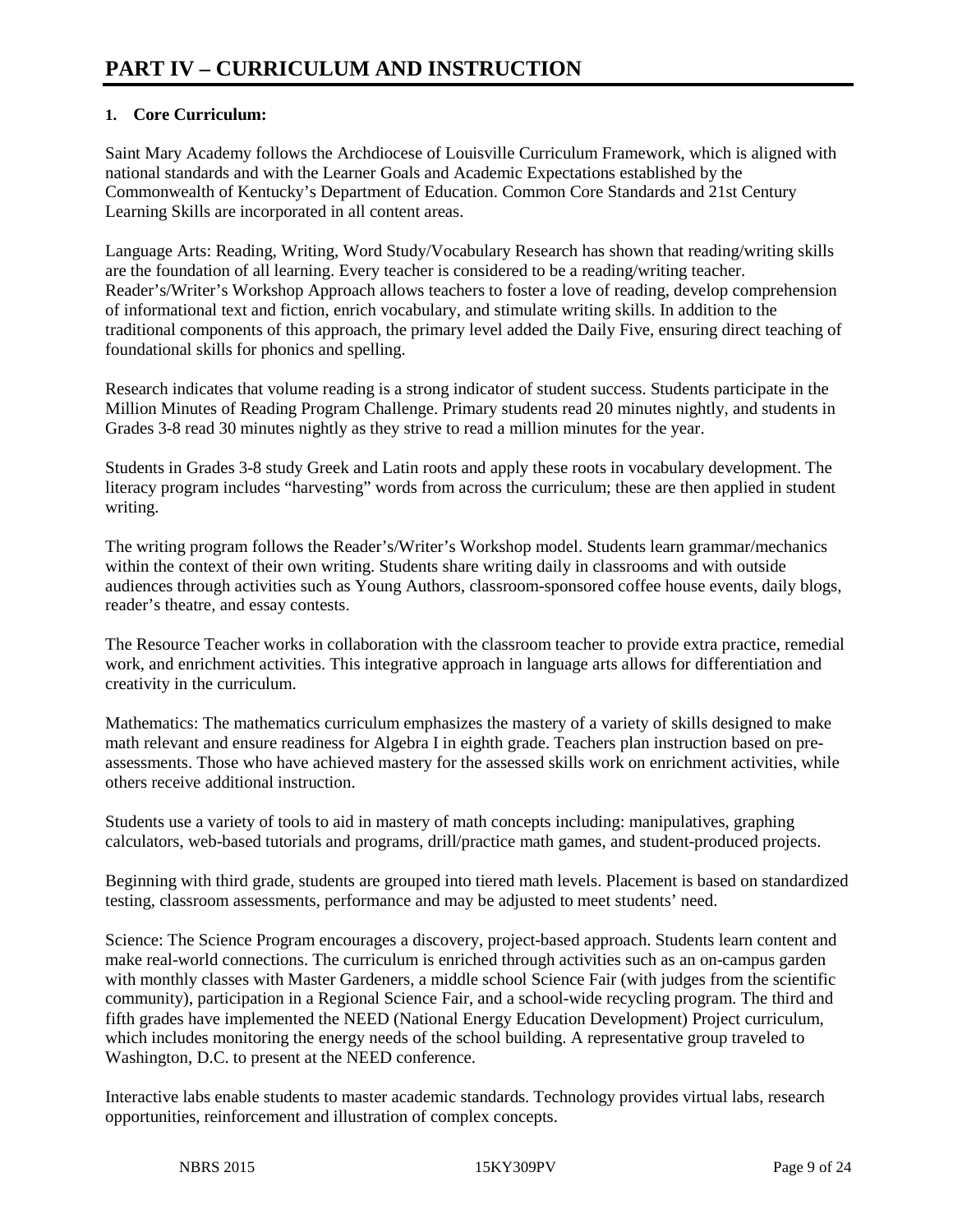Students learn how to engage in scientific discussions, record data, and demonstrate proficiency through projects, presentations, experiments, and written assessments. Students work in tiered groups where they receive scaffolded supports according to their mastery of content.

Social Studies: The Social Studies curriculum covers a multitude of topics including American and World history, geography, economics, government, and current events. Students cover a variety of concepts including cultural diversity and how systems work. Students are able to connect these complex topics to their everyday experiences. Students are led to understand how historical events connect to current happenings. Instruction includes application of information using maps, graphs, and databases to draw conclusions regarding trends and to answer questions using higher-order thinking skills.

Students participate in community-based events including Geography Bee, 4-H demonstrations and speeches, field trips to historical sites, and mock elections. Service outreach programs help students understand the needs of, and make connections with, our global community.

Collaborative groups are assigned with differentiated learning targets, thus meeting the needs of all students. Formative and summative assessments are given to students to ensure they are acquiring needed foundational skills. Students demonstrate mastery through outcome-based projects, models, re-enactments of historical events, and written assessments.

Preschool: A state-licensed preschool program is offered for three and four-year-old children. The goal for all students is mastery of foundational skills in reading/writing readiness, number recognition/manipulation, and the exploration of concepts in science, social studies and religion. Preschool students attend resource classes and all-school events. Emphasis is on cognitive, physical, social and emotional development. There is a collaborative effort between preschool and primary teachers to align academic standards.

Staff members monitor skills closely and assess individual student development, progress, and readiness to advance. Data suggests a strong correlation between preschool attendance and success in kindergarten.

# **2. Other Curriculum Areas:**

Arts (Visual): Students in PreK-Grade 8 attend Art class each week for 50 minutes. The visual arts curriculum is aligned with the Archdiocesan Visual Arts Curriculum Standards. The elements and principles of art are taught by exploring various mediums and techniques in the fine arts, including clay, textiles, wire sculpture, paints, oil pastels, papier-mache, graphic design, study of artists and artistic genres/techniques. The art teacher works in collaboration with other classroom teachers to integrate curriculum. Examples include student application of map-reading skills to design a globe project and incorporation of math skills to create a one/two point perspective drawing. Every student exhibits at least one artistic piece in the annual Art Fair.

Music: The Music Program reaches PreK-Grade 8 students weekly for 50 minutes. The content is based on both Archdiocesan and national MENC standards. Students learn music through authentic experience by playing instruments and reading notation at varying levels of difficulty. Listening skills are reinforced by developing an appreciation for, and understanding of, classical music. In PreK-Grade 2, students play pitched and non-pitched percussion instruments; in Grades 3-5, students play recorders; in Grades 5-8, students play ukuleles. Technology often plays a key role, whether it is in composing/analyzing music through various software and hardware, participating in interactive music education games, or analyzing and manipulating sound waves.

Starting at Grade 3, students have the opportunity to join the school choir that performs at weekly church services. They may also audition to be a cantor starting in Grade 5. Each grade level is featured in an annual performance as follows: PreK-Grade 3: Christmas Program; Grade 4: Veteran's Day Program; Grade 5: Lenten Program; Grades 6-8: Music Showcase.

NBRS 2015 15KY309PV Page 10 of 24 Physical Education: Students in PreK-Grade 8 attend Physical Education class each week for 50 minutes. Following Archdiocesan standards, the broad goals of physical education are lifelong fitness, wellness,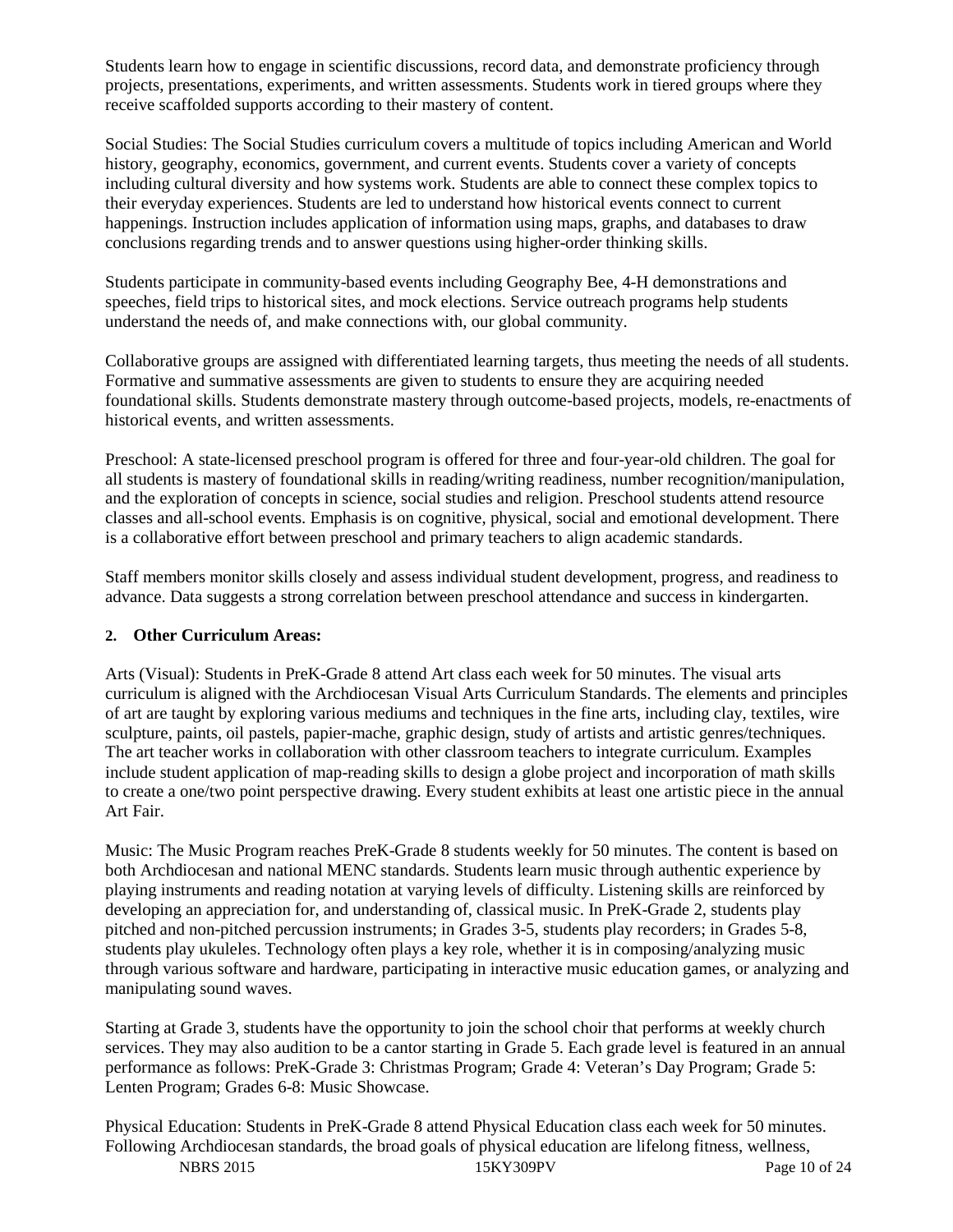sportsmanship, health and safety, rules of play, and personal hygiene. During class, students work on improving physical fitness levels, fostering teamwork/cooperation, learning the importance of a healthy diet, as well as developing fundamental ball, locomotor, and manipulative skills. Whole class and small group games, centers, and individual instruction are incorporated into each lesson. In addition, students participate in daily recess and a 10 minute supervised Walking Program. The Physical Education Guide to core content, standards and outcomes is used to ensure that students acquire the essential skills and knowledge needed to be successful in the class and, most importantly, to be fit for life.

Technology: Students in PreK-Grade 8 attend technology class in the Chromebook lab for 50 minutes each week. Technology instruction has three purposes: to improve and expand activities in the curriculum that relate to specific areas of instruction, to develop problem-solving skills by introducing students to technology and technological applications in order to prepare them for the next level, and finally to equip and educate students about internet safety, their digital footprint and their responsibilities as Digital Citizens. Focus is placed on the use and integration of technology in all aspects of the curriculum through crosscurricular projects that promote using technology and information resources for problem-solving, critical thinking, and decision-making.

In addition to weekly classes, teachers and students use technology daily to expand all areas of the curriculum. Students learn and utilize cloud computing on a daily basis with Edmodo and Google Apps for Education. Technology allows teachers to differentiate instruction to reach various learning styles and ability levels, to support creativity and project-based learning, and to facilitate communication between home and school.

Spanish: Saint Mary Academy is in compliance with the Blue Ribbon Program's foreign language requirements. The Spanish curriculum allows students to communicate in Spanish through listening, speaking, reading and writing and is aligned with Archdiocesan foreign language standards. This is accomplished through direct instruction, cultural immersion, international awareness, and the use of technology-based classroom strategies that include eTextbooks, on-line interactive educational websites, and class content delivered through interactive iPad tablet applications. The Spanish program supports advanced placement in high school, and the curriculum is differentiated to meet the needs of all learners. Eighth grade students have Spanish class every day for 50 minutes, and students in PreK-Grade 7 meet weekly for 50 minutes.

# **3. Instructional Methods and Interventions:**

The philosophy of Saint Mary Academy is that all students have individual strengths, potential for growth, and learning preferences. Teachers gather and use authentic data to design whole group instruction, differentiated skill groups, independent and tiered projects, and one-to-one teaching. Enrichment and reteaching are interwoven in all learning.

All teachers receive continuous professional development on utilizing Bloom's Taxonomy and developing learners/leaders for the 21st Century who can explore, discover, problem-solve, collaborate, and effectively communicate and support knowledge and ideas. Pre-assessments and on-going formative assessments drive instruction and daily learning activities. Student supports are scaffolded according to their abilities and learning needs/styles. Teachers employ best practices to ensure student achievement.

The school follows the Archdiocesan Protocol for meeting the needs of students who begin to struggle or have a diagnosed learning difference. Individual 504 plans, with input from parents, teachers, students, and community professionals are developed. Progress is monitored closely, and plans are revised as needed.

Homework and assignments are posted online. Teachers also post lectures, slides, and additional resource materials, rubrics, and notes. A daily homework hall is held for middle school students who need academic assistance. Many teachers offer individual tutoring before/after school to support student learning.

NBRS 2015 15KY309PV Page 11 of 24 The Administrative Team, the Resource Teachers, Instructional Assistants (Grades K-8), and Parent Volunteers directly support student learning. Web-based sources, community resources and professionals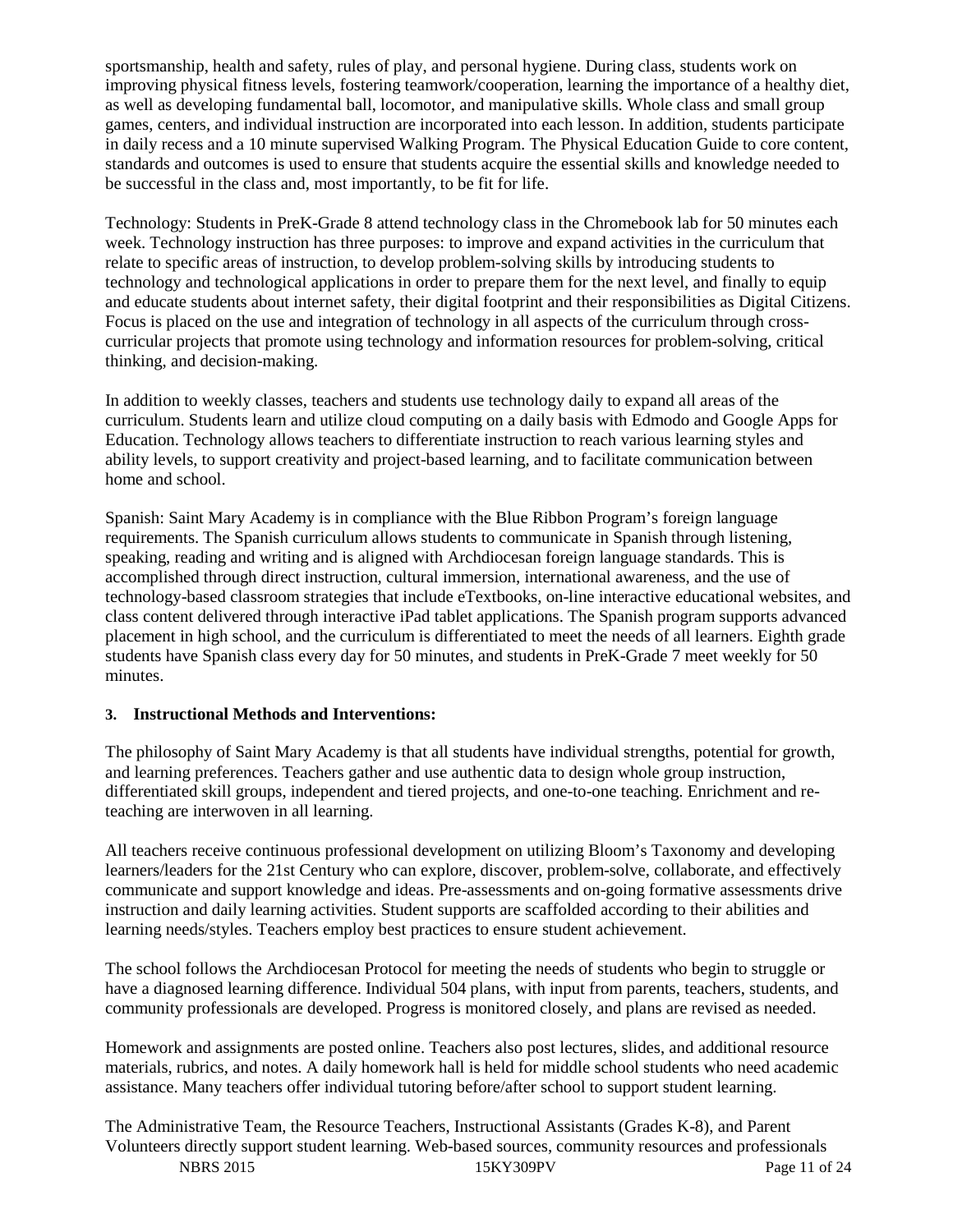further enhance the educational experience. Guest speakers, field trips, and collaborative educational ventures, e.g., Gardening, Recycling, Stewardship, and Energy Projects, along with Science and Art Fairs, positively impact student learning.

iPad, iPod, and Learn Pad carts can be checked out by individual classrooms for whole group, small group and individualized learning. The school's 1:1 technology initiative began this year with individual iPads for all 6th grade students. Seventh and eighth graders have designated iPad carts for their use. An IT support person was added to staff this year, allowing additional time for the Technology Teacher to collaborate more in the classroom, coach teachers, as well as hold large group instruction in our Chromebook lab. In addition, students are allowed to use their own devices according to established guidelines. All classrooms have sound amplification systems and Smartboards. These technologies enhance learning and achievement for all students by addressing their individual learning preferences. Students are able to explore concepts in greater depth, experience remediation in a variety of forms, and demonstrate creativity in project-based learning.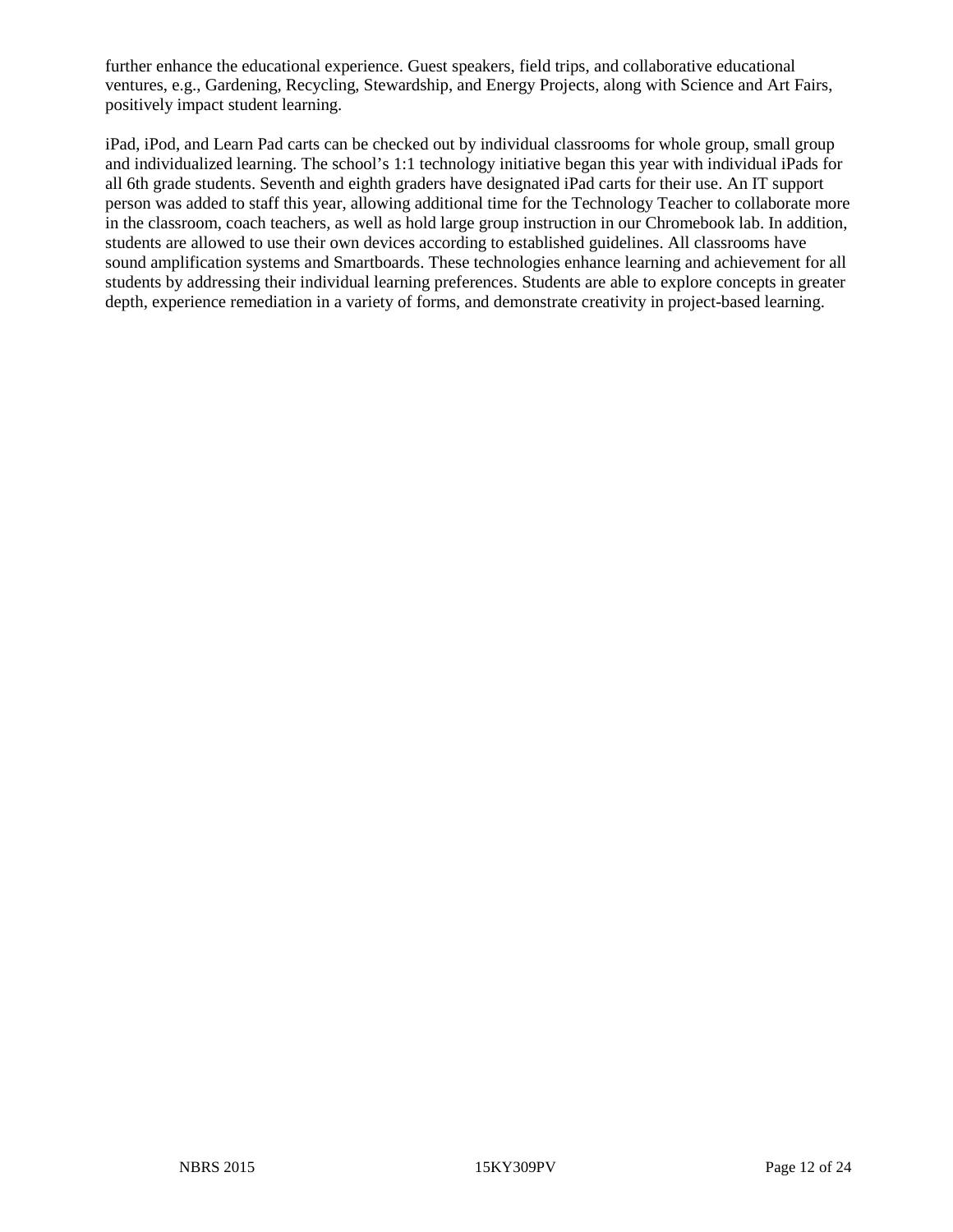#### **1. Assessment Results Narrative Summary:**

Faculty and Administration continually work to improve the curriculum by analyzing data from standardized test scores each year. From the inception of Saint Mary Academy Regional School, standardized test scores improved overall each year from 2008-2012. In 2012-2013 there was a dip in standardized test scores in grades three, five, and seven. During that year, an unusual number of health and personnel issues necessitated staff restructuring. Upon evaluation, it was determined these factors negatively impacted test scores, faculty and staff morale, student performance and motivation.

Over the summer and throughout the 2013-2014 school year, the Administration and Faculty engaged in a systemic review of the testing data and input gathered from multiple sources. The following steps were implemented to improve student academic performance: adoption of the Million Minutes of Reading Program, further development of students' test-taking skills, critique of assessments for inclusion of higherorder thinking skills, review of instructional best practices with emphasis on increased academic rigor, and advancement of students' reading stamina. Staffing changes were implemented, and Administration and Faculty engaged in intense reflection leading to problem-solving and the formation of a cohesive team with improved motivation and morale.

To better motivate students, the following incentives were used: school-wide assembly, a principal 'pep talk' visit to each testing classroom, notes of encouragement from a "buddy" throughout the testing period; hallways and lockers decorated with motivational slogans; and 'goodie' bags distributed to test-takers. The entire school celebrated the improved scores.

The 2013-2014 Terra Nova standardized test scores verified our efforts to improve student academic performance. Third, fifth and seventh grade students' Obtained Scores were higher than their Anticipated Scores in Reading and Math. The Mean Scale Scores returned to, or exceeded, expected levels for students at Saint Mary Academy.

# **2. Assessment for Instruction and Learning and Sharing Assessment Results:**

Student assessment of targeted learning goals is a continuous process. Teachers gather a wide range of authentic data. Ongoing assessments help plan next steps in instruction, diagnose individual student needs, and provide valuable feedback about mastery of content. Formative and summative assessments vary according to learning targets. Examples include: pre-tests, graphic organizers/surveys, admit/exit slips, independent/small group work, lab experiences, performance events, written analysis, and unit tests. Teachers use the data from their assessments to inform and differentiate instruction for individual students and small groups to better ensure mastery for all.

At the beginning of school, students in Grades K-4 are individually assessed for reading comprehension and fluency. Students in Grades 5-6 are assessed in small groups and a writing component is added at this level. Individual intervention plans are developed for students achieving below grade level expectations. Enrichment opportunities are provided for high-achieving students.

Each year data from standardized testing is analyzed to track the performance of each class and to evaluate curriculum resources and instructional methods. Analysis has led to specific program enhancements. The Reader's/Writer's Workshop Approach was implemented systemically to enhance reading and writing fluency. Greater attention was given to math groupings and differentiation of instruction to ensure concept mastery. More teachers began to offer before/after school tutoring, and a Homework Hall was added for middle school students. As a result, the school has seen consistent advancement in scores and overall achievement.

Partnership with parents is integral to success for all students. Weekly feedback on progress is communicated through the web-based information system, and phone calls/conferences, when needed, keep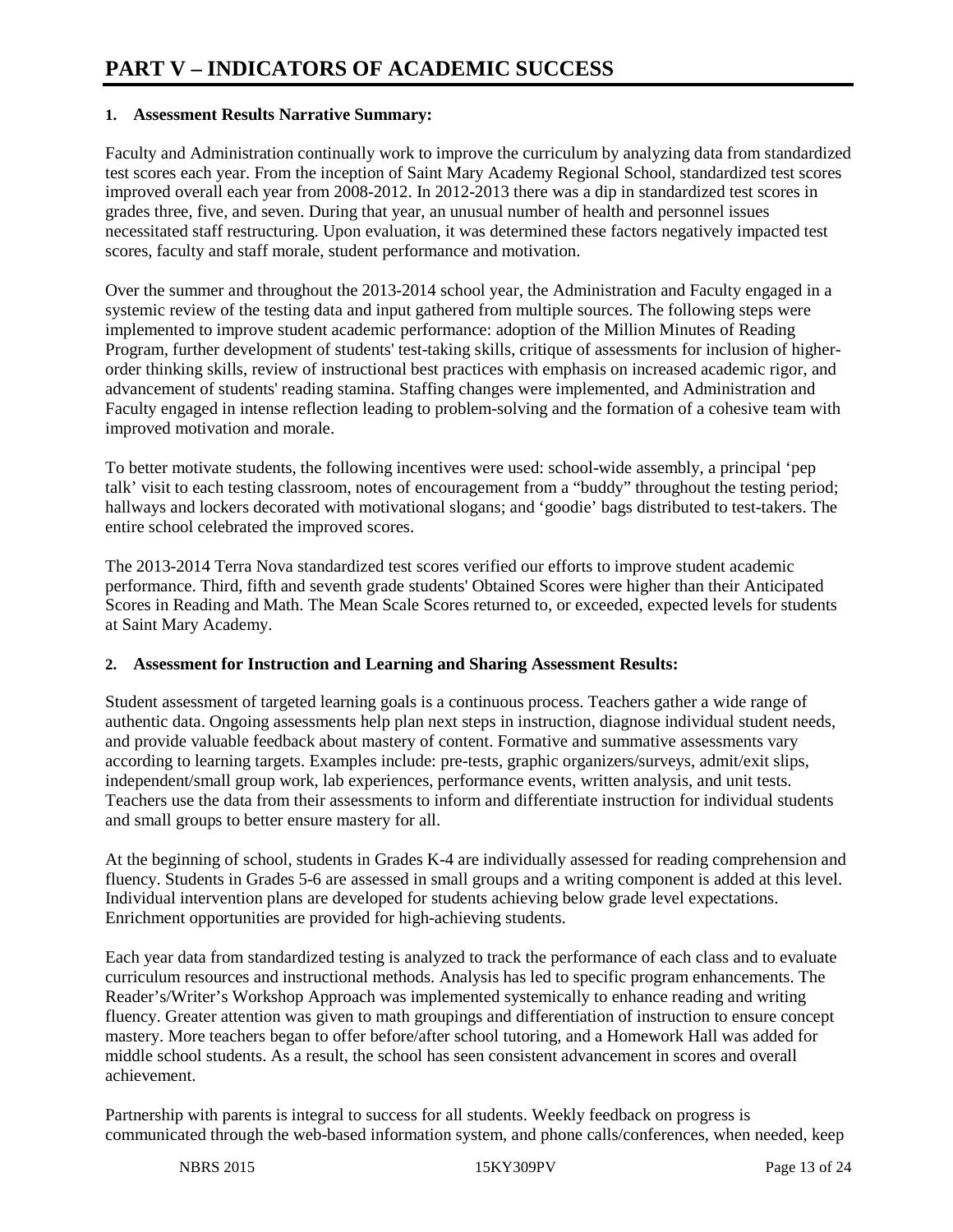parents abreast of student performance. Standardized testing results are shared with each child's parents. Student academic success is also conveyed through weekly newsletters, parish bulletins, and the Louisville newspaper.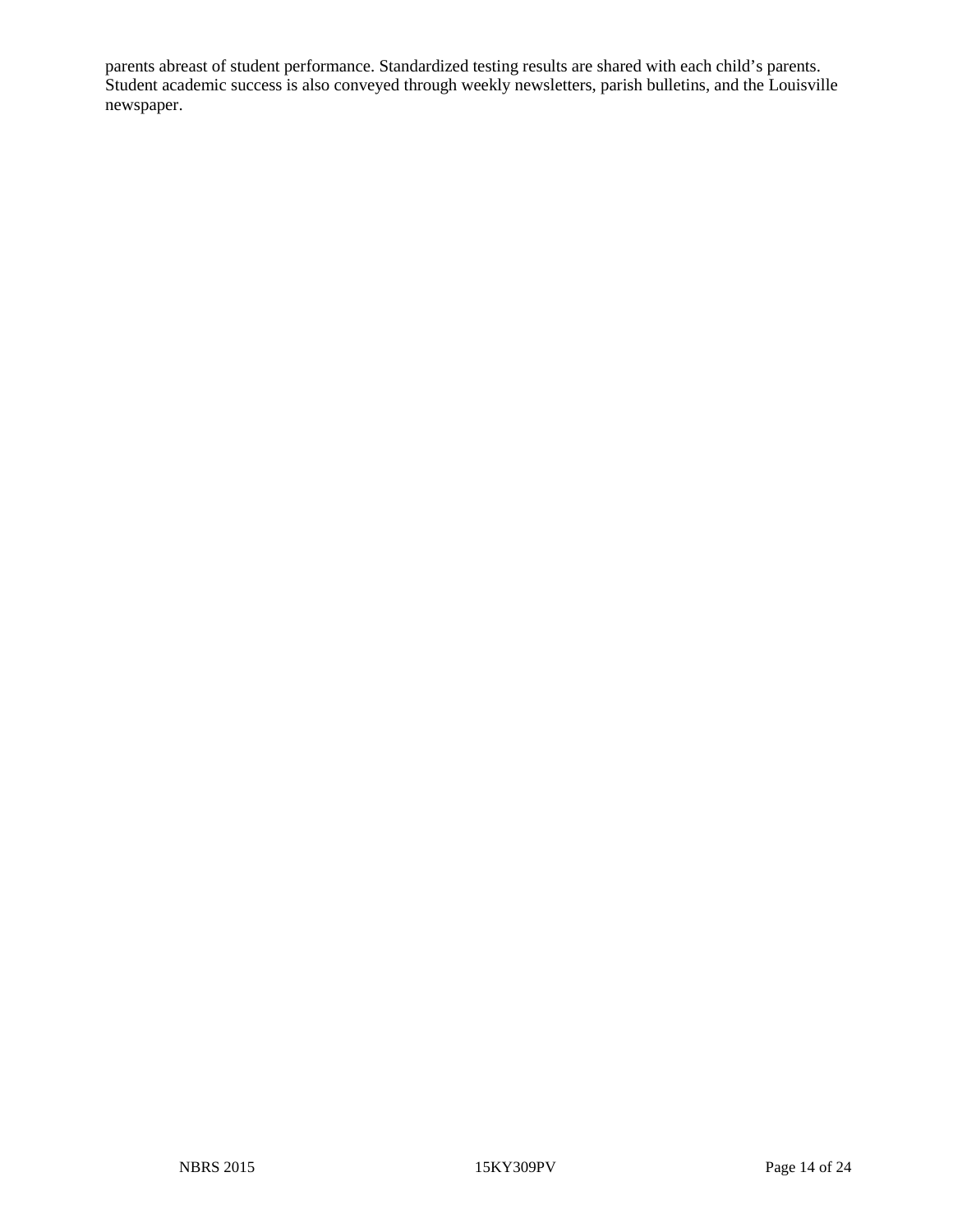# **1. School Climate/Culture**

Saint Mary Academy is a PeaceBuilders® school. This program incorporates six principles: praise people, give up put-downs, seek wise people, notice and speak up about hurts, right wrongs, and help others. The program gives students and staff a common language to resolve conflicts. Class meetings are held to address concerns of students.

Supports and programs are designed to build leadership skills and meet the needs of students. For example, Big Buddies work with preschoolers regularly, primary students participate in Minds-in-Motion, and social skills are strengthened through programs planned by the Counselor. Intermediate students begin limited changing of classes and broaden their community connections through programs like Junior Master Gardener and the school-wide recycling program. Middle school students are given expanded leadership opportunities, responsibilities, and privileges, e.g., changing classes independently, serving as morning greeters and participating on welcoming committees at school events. Students participate in a House Program, which promotes school spirit, teambuilding, interaction with other grade levels, and educational opportunities. These students initiate and implement school-wide activities.

A student from each homeroom in Grades 3-8 who demonstrates consistent effort, positive attitude, appropriate behavior, PeaceBuilders® Principles, and Christian values is honored as a Monarch Award winner each trimester.

Incentives are given to help motivate students during standardized testing, as part of the Million Minutes of Reading program, during fund-raisers, and in classrooms to reward academic effort and appropriate behavior. Middle school students are rewarded with House points for supporting various community events.

Saint Mary Academy has a full-time Counselor, a Curriculum Resource Coordinator, and a Learning Differences Coordinator who assist students to reach their highest learning potential through emotional and academic support. Faculty and staff are supported by Administration, PTO, parents, and parish leaders.

A variety of social opportunities are offered for our students, including homecoming, fall festival, class parties, field trips, extra-curricular activities, leadership and team-building retreats.

The teachers are praised and recognized in the Principal's weekly memo for ways they have contributed to school community, goals and initiatives. The Administrative team meets monthly with all PLC teams and has an open door policy to address staff concerns. A Community Building Team coordinates activities to boost morale and celebrate staff. The PTO shows appreciation with personal gifts, luncheons, and monies for classroom supplies. The staff celebrates various milestones throughout the school year including beginning and ending-year events, holiday luncheons, and special occasions.

#### **2. Engaging Families and Community**

Saint Mary Academy embraces a systemic team approach involving students, parents, administration, faculty, volunteers, and community professionals to ensure student success and continued school improvement.

Parents actively participate on the Board of Directors and are welcomed volunteers in the school. Exit surveys are distributed to parents. Interviews with graduating eighth graders and alumni gather information to evaluate current programs.

Teachers communicate daily with parents regarding student progress and classroom activities through webbased sites, blogs, and weekly newsletters. Two formal parent-teacher-student conferences are conducted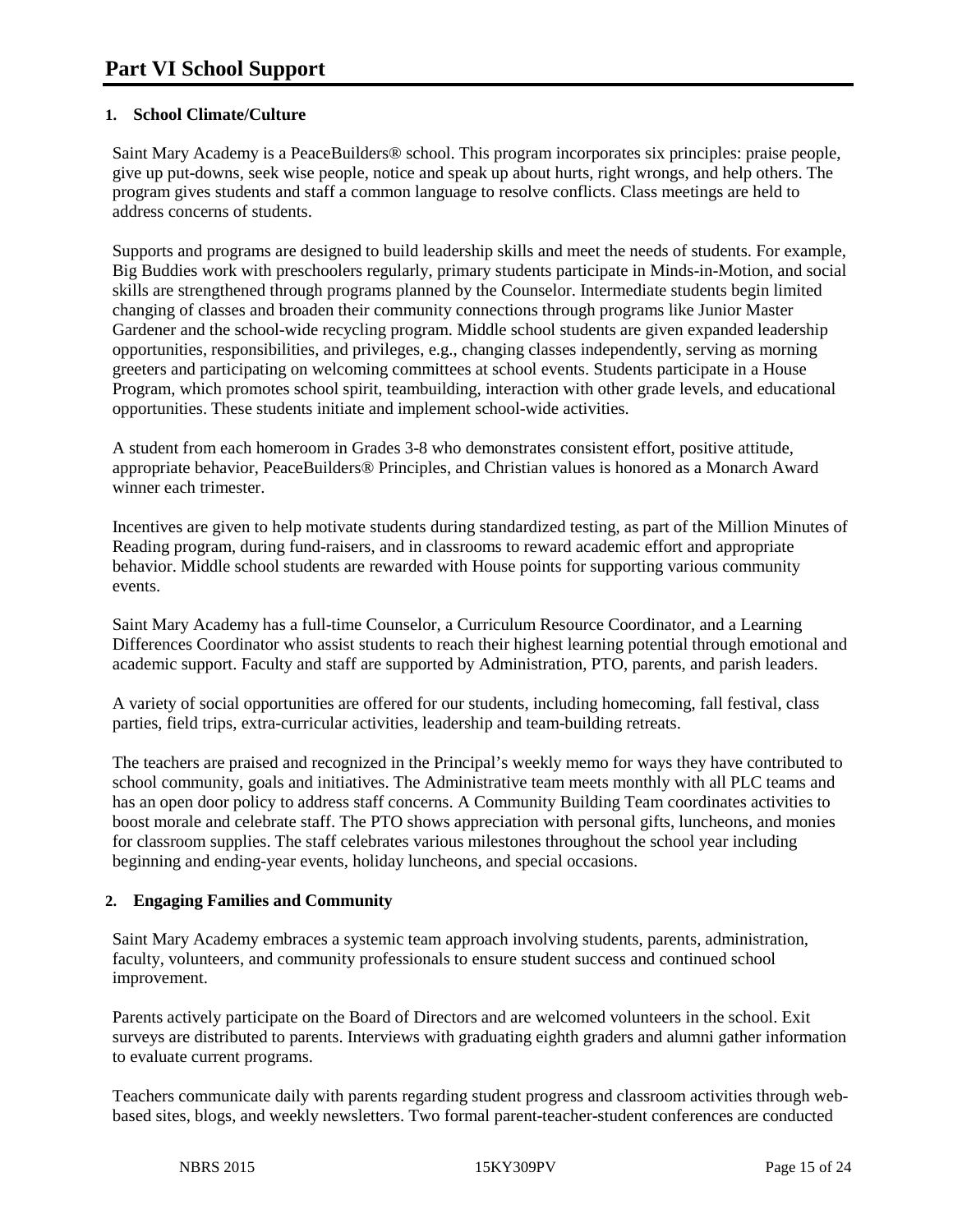during the year, with an optional third conference at the end of the year offered to create learning plans for the summer.

The Parent Teacher Organization conducts fundraisers to support goals and initiatives and 'fun'raisers to build community. The PTO sponsors and organizes multiple events that benefit students and staff such as the Back-to-School Social, Health Screenings, and Monarch Mile.

Community members from service organizations are invited to speak with students. A Rwandan refugee shares his experiences of genocide in his homeland. Representatives from local service agencies address the plight of the homeless.

Professionals from the business community enrich the learning by sharing experiences and expertise. A Bellarmine University Assistant Professor works with the faculty to support implementation of best practices, mastery learning, and 21st Century learning skills. A community partnership with the Greater Louisville Medical Society, University of Louisville, Jewish Hospital, and the Louisville Science Center provides the opportunity for seventh graders to attend a closed-circuit viewing of open-heart surgery, followed by discussion with the surgical team.

Grants have been received from Louisville Community Foundation, Catholic Education Foundation, McDonald's, and other donors to provide tuition assistance, support for the 1:1 technology initiative, robotics equipment, etc.

Information sessions and tours are conducted for prospective families. Feedback is gathered on a regular basis. Surveys are sent to all stakeholders and faculty. Parents are invited each trimester to share ideas, offer suggestions, and voice any concerns.

The Principal sends a weekly newsletter to current, extended, and interested families to share information, recognize accomplishments, and highlight current initiatives. The school webpage is updated weekly. Parents and community members are always welcome to attend the many school-sponsored events, such as: open houses, Meet Your Teacher Day, New Family Orientation/Ice Cream Social, Homecoming/Fall Festival, weekly Mass, Grandparents' Day, Thanksgiving Luncheon, class performances, pep rallies, Talent Show, Field Day, fundraisers, and Academic Awards Day. Each team and every partnership empowers students.

#### **3. Professional Development**

Saint Mary Academy faculty engages in continuous professional development, striving to ensure the goals of overall school improvement and academic success for each student. Teachers participate in a variety of PD opportunities including the following: partnership with Bellarmine University; participation in, and presentations at, the Summer Institute sponsored by the Archdiocese of Louisville, and at regional Archdiocesan special trainings, both involving national presenters; seminars presented by school staff including the IT coordinator, technology coordinator/teacher, and curriculum resource coordinator; and peer-to-peer cooperative learning experiences.

In preparation for the implementation of a 1:1 technology initiative, Saint Mary Academy middle school teachers attended The Technology Institute sponsored by the Archdiocese of Louisville in the summer of 2014. These teachers also visited local high schools to observe the 1:1 technology initiative, toured classrooms, and met with high school teachers to better facilitate student transition to high school.

Saint Mary Academy faculty meets regularly in Professional Learning Communities to reflect on academic initiatives, problem-solve student issues and curriculum challenges, plan collaboratively, and address general concerns. Professional development is aligned with those goals and initiatives. Saint Mary Academy staff is fully aware of the vision for instruction and paradigms for student mastery that are articulated in the School and Instructional Improvement Plans. All faculty are involved in monthly technology trainings to facilitate the integration of 21st Century Learning Skills in all curriculum areas.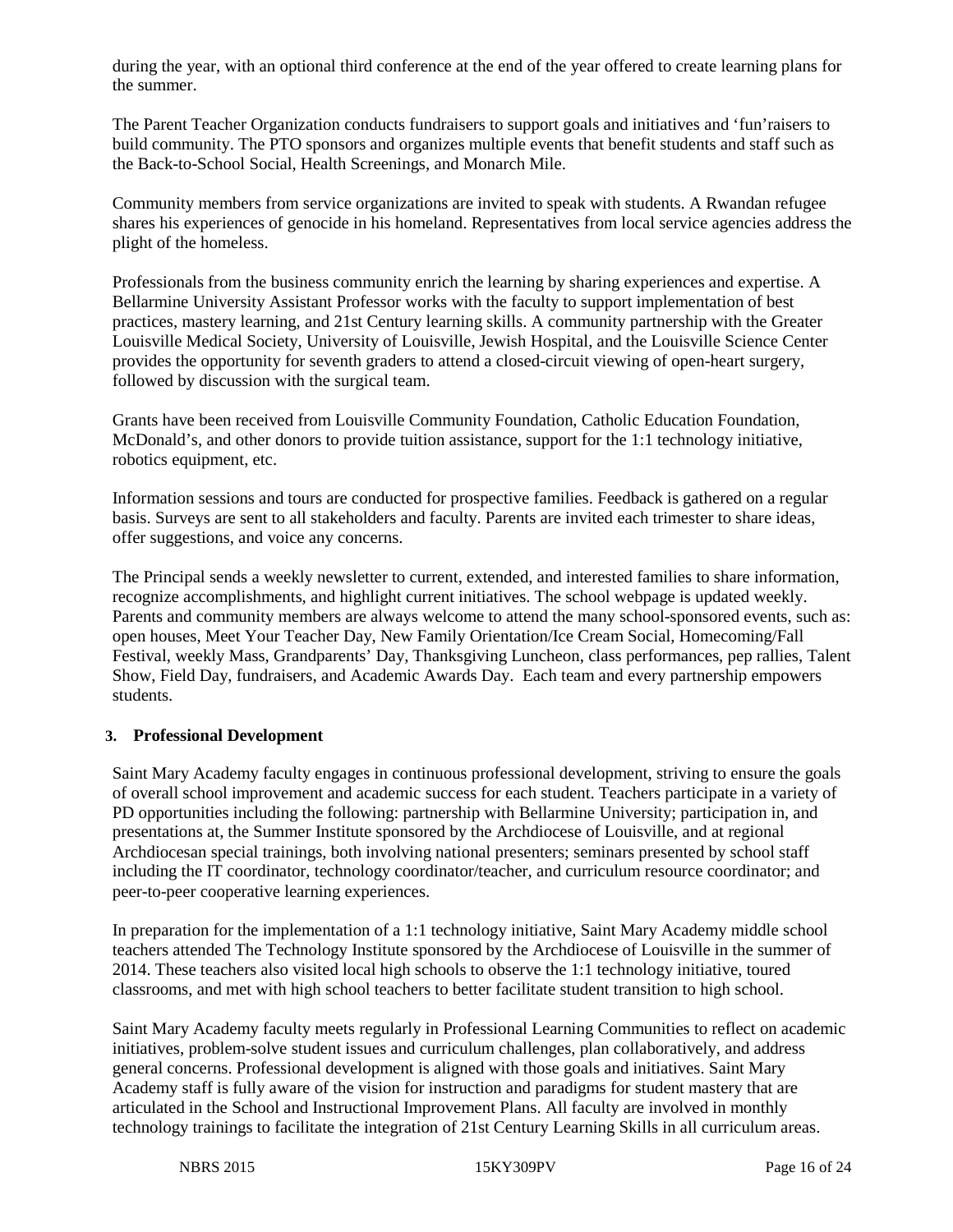Teachers participate in monthly curriculum-specific Professional Learning Communities where they exchange ideas related to their content areas. The Administrative Team also attends monthly meetings with their peers for professional updating (i.e. book studies, guest speakers), to exchange ideas, to discuss current best practices, and to visit and learn about community resources.

The Curriculum Resource Coordinator provides professional development throughout the school year on Reader's and Writer's Workshop approach in all curriculum areas. This training supports the philosophy that all teachers are teachers of reading/writing. Instructional Assistants and volunteers are also trained in this approach to ensure that they are collaborative partners with the teachers.

Each year, members of the Saint Mary Academy faculty are invited to participate in the curriculum adoption process. These teachers then provide professional development regarding the adoption for teachers across the Archdiocese.

Participation in professional development broadens and continually updates teacher knowledge and skills, thus positively impacting student achievement and success.

#### **4. School Leadership**

Leadership at Saint Mary Academy is one of collaboration with all stakeholders: Board of Directors, Administration, Faculty, Parents, and Students.

The Board of Directors, a board of limited jurisdiction, is comprised of eight parents, two pastors, and a liaison from the Archdiocesan School Team. This Board develops policies, with input from the Principal, supports and advises the Administration in long range planning, and provides financial oversight.

The Administration is committed to ensuring that all programs, policies, resources and relationships are focused on student achievement. The Administrative Team meets weekly to gather information and analyze data regarding curriculum, update the instructional improvement plan based on that analysis, discuss student support services, and develop programs to empower students, faculty, and staff. Input from faculty/staff, parents, and students, standardized testing results, summary reports from yearly accreditation visits, insights gained from professional development, formal and informal classroom observations, exit interviews with eighth graders and meetings with alumni further direct advancements in educational planning. Implementation of the Reader's/Writer's Workshop model has improved reading mastery. A vocabulary program based on Greek and Latin roots has increased word analysis and fluency. The House Program has vastly enhanced inter/intra-grade relationships.

Faculty members are educational leaders dedicated to the success for all students. They serve on Professional Learning Community Teams. By working collaboratively in PLC groups weekly, the faculty has created a continuity of leadership that influences student achievement. A representative from each PLC team meets monthly with the Administration to share insights that shape best practices in the classroom.

Parents share their personal and professional expertise with the school in many ways. The Parent-Teacher Organization (PTO) provides parent volunteers for community-building events and fundraising. Parents serve as coaches for academic and athletic teams, and many extracurricular activities. The Curriculum Resource Coordinator provides training for parents to assist students in the classroom with specific programs.

Students are involved in leadership opportunities through service projects in-house and in the Louisville metropolitan community. Some examples are: K-8 Stewardship program, Kentucky Youth Assembly, Kentucky United Nations Association, House Program (eighth grade students serve as House Leaders), Big Buddy Program, Recycling Program, NEED (Energy Program), lector, cantor, and choir.

The leadership expectations of Saint Mary Academy embody a vision, mission and philosophy that provide a clear path toward 21st Century Learning.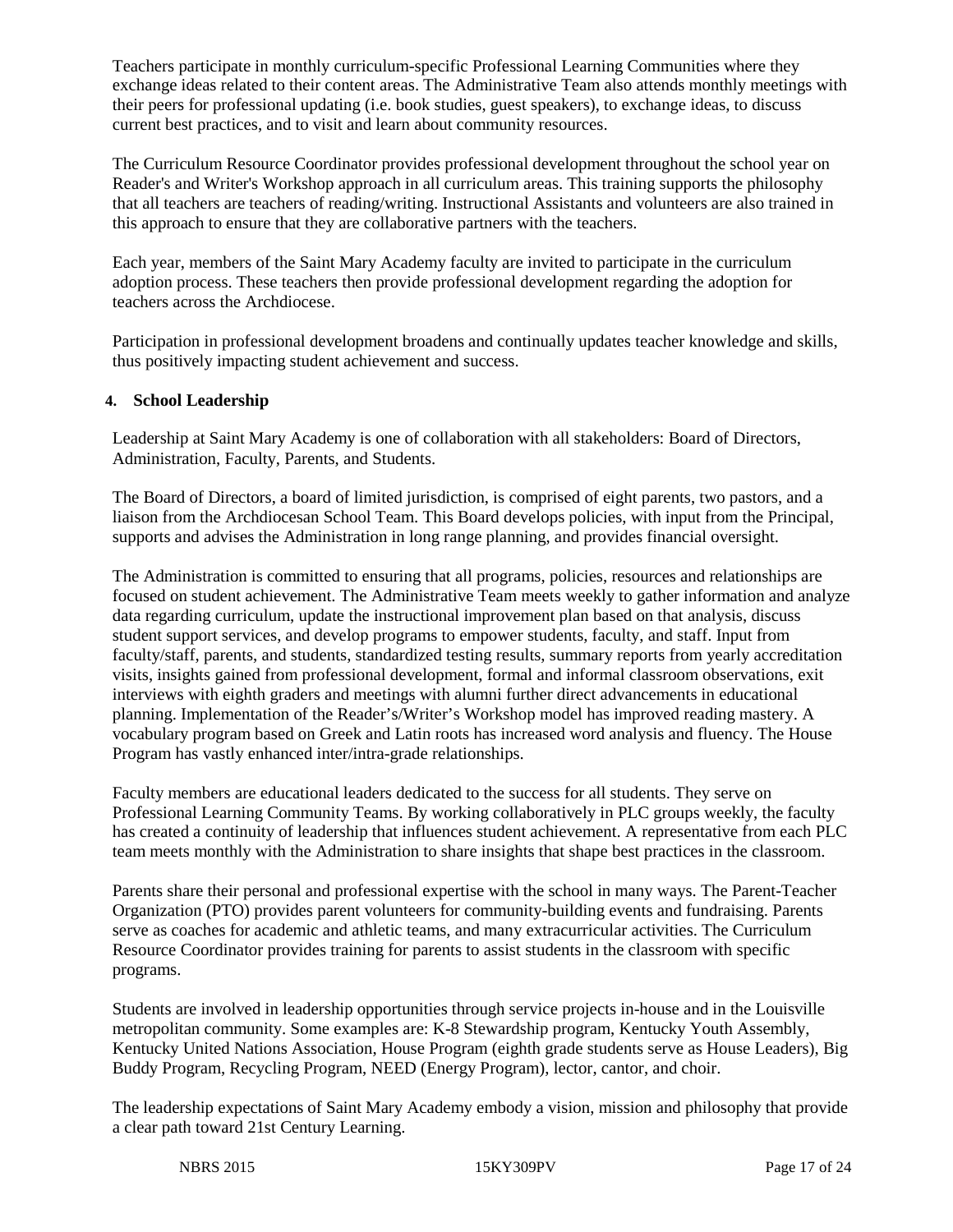# **PART VII - NON-PUBLIC SCHOOL INFORMATION**

*The purpose of this addendum is to obtain additional information from non-public schools as noted below.*

1. Non-public school association(s): Catholic

Identify the religious or independent associations, if any, to which the school belongs. Select the primary association first.

- 2. Does the school have nonprofit, tax-exempt  $(501(c)(3))$  status? Yes  $\underline{X}$  No
- 3. What are the 2014-2015 tuition rates, by grade? (Do not include room, board, or fees.)

| Grade                   | <b>Amount</b>      |
|-------------------------|--------------------|
| $\bf K$                 | \$5470             |
| $\,1\,$                 | \$5470             |
| $\overline{2}$          | \$5470             |
| $\overline{\mathbf{3}}$ | \$5470             |
| $\overline{4}$          | $\overline{$}5470$ |
| $\overline{5}$          | $\sqrt{$5470}$     |
| $\boldsymbol{6}$        | $\overline{$}5470$ |
| $\overline{7}$          | \$5470             |
| $\,8\,$                 | \$5470             |
| 9                       | \$0                |
| 10                      | \$0                |
| 11                      | \$0                |
| 12                      | \$0                |

#### **2014-2015 Tuition**

|    | 4. What is the educational cost per student?<br>(School budget divided by enrollment)                  |        |
|----|--------------------------------------------------------------------------------------------------------|--------|
| 5. | What is the average financial aid per student?                                                         | \$1900 |
| 6. | What percentage of the annual budget is devoted to<br>scholarship assistance and/or tuition reduction? | 3%     |
| 7. | What percentage of the student body receives<br>scholarship assistance, including tuition reduction?   | 8%     |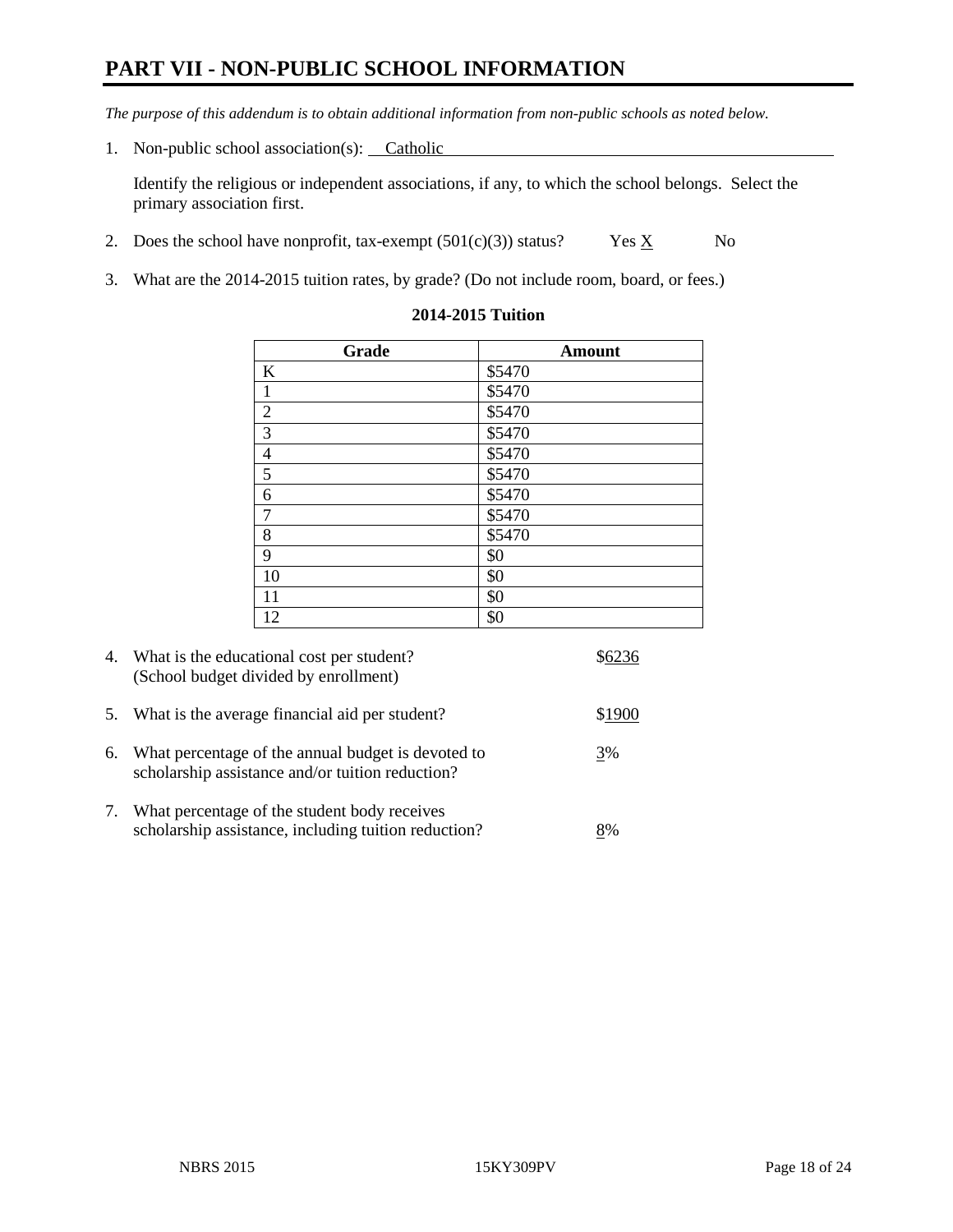| Subject: Math                     | <b>Test:</b> Terra Nova 3rd Edition               |
|-----------------------------------|---------------------------------------------------|
| Grade: 3                          | <b>Edition/Publication Year: 2007</b>             |
| <b>Publisher: CTB McGraw-Hill</b> | <b>Scores are reported here as: Scaled scores</b> |

| School Year                      | 2013-2014      | 2012-2013      | 2011-2012      | 2010-2011 | 2009-2010      |
|----------------------------------|----------------|----------------|----------------|-----------|----------------|
| Testing month                    | Mar            | Mar            | Mar            | Mar       | Mar            |
| <b>SCHOOL SCORES</b>             |                |                |                |           |                |
| Average Score                    | 648            | 642            | 655            | 653       | 635            |
| Number of students tested        | 60             | 58             | 48             | 41        | 50             |
| Percent of total students tested | 100            | 100            | 100            | 100       | 100            |
| Number of students               |                |                |                |           |                |
| alternatively assessed           |                |                |                |           |                |
| Percent of students              | $\overline{0}$ | $\overline{0}$ | $\overline{0}$ | $\Omega$  | $\overline{0}$ |
| alternatively assessed           |                |                |                |           |                |
| <b>SUBGROUP SCORES</b>           |                |                |                |           |                |
| 1. Other 1                       |                |                |                |           |                |
| <b>Average Score</b>             |                |                |                |           |                |
| Number of students tested        |                |                |                |           |                |
| 2. Other 2                       |                |                |                |           |                |
| <b>Average Score</b>             |                |                |                |           |                |
| Number of students tested        |                |                |                |           |                |
| 3. Other 3                       |                |                |                |           |                |
| <b>Average Score</b>             |                |                |                |           |                |
| Number of students tested        |                |                |                |           |                |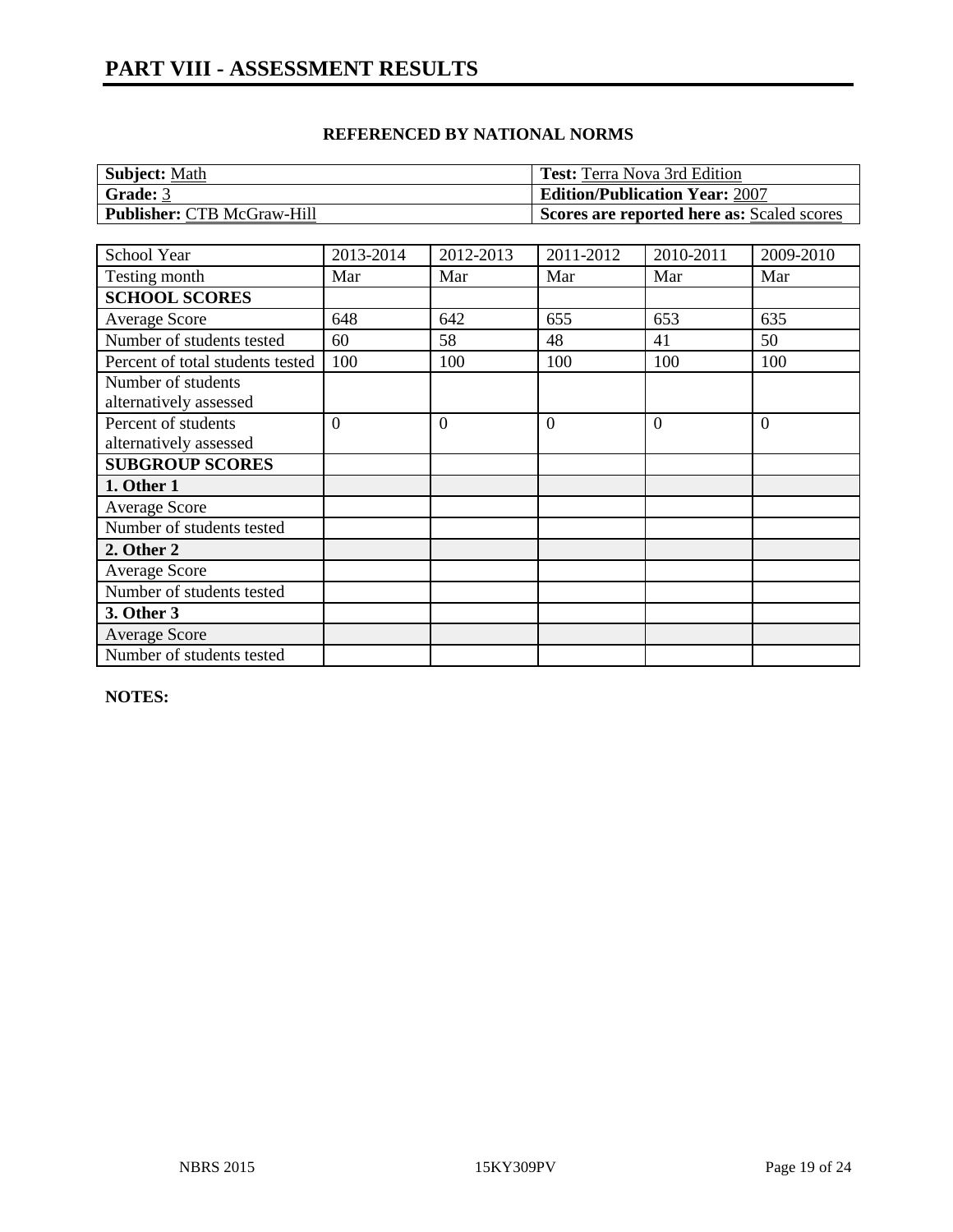| <b>Subject: Math</b>              | <b>Test:</b> Terra Nova 3rd Edition        |
|-----------------------------------|--------------------------------------------|
| Grade: 5                          | <b>Edition/Publication Year: 2007</b>      |
| <b>Publisher: CTB McGraw-Hill</b> | Scores are reported here as: Scaled scores |

| School Year                                   | 2013-2014      | 2012-2013      | 2011-2012      | 2010-2011 | 2009-2010      |
|-----------------------------------------------|----------------|----------------|----------------|-----------|----------------|
| Testing month                                 | Mar            | Mar            | Mar            | Mar       | Mar            |
| <b>SCHOOL SCORES</b>                          |                |                |                |           |                |
| <b>Average Score</b>                          | 673            | 659            | 667            | 679       | 682            |
| Number of students tested                     | 51             | 49             | 58             | 47        | 51             |
| Percent of total students tested              | 100            | 100            | 100            | 100       | 100            |
| Number of students<br>alternatively assessed  |                |                |                |           |                |
| Percent of students<br>alternatively assessed | $\overline{0}$ | $\overline{0}$ | $\overline{0}$ | $\Omega$  | $\overline{0}$ |
| <b>SUBGROUP SCORES</b>                        |                |                |                |           |                |
| 1. Other 1                                    |                |                |                |           |                |
| <b>Average Score</b>                          |                |                |                |           |                |
| Number of students tested                     |                |                |                |           |                |
| 2. Other 2                                    |                |                |                |           |                |
| <b>Average Score</b>                          |                |                |                |           |                |
| Number of students tested                     |                |                |                |           |                |
| 3. Other 3                                    |                |                |                |           |                |
| <b>Average Score</b>                          |                |                |                |           |                |
| Number of students tested                     |                |                |                |           |                |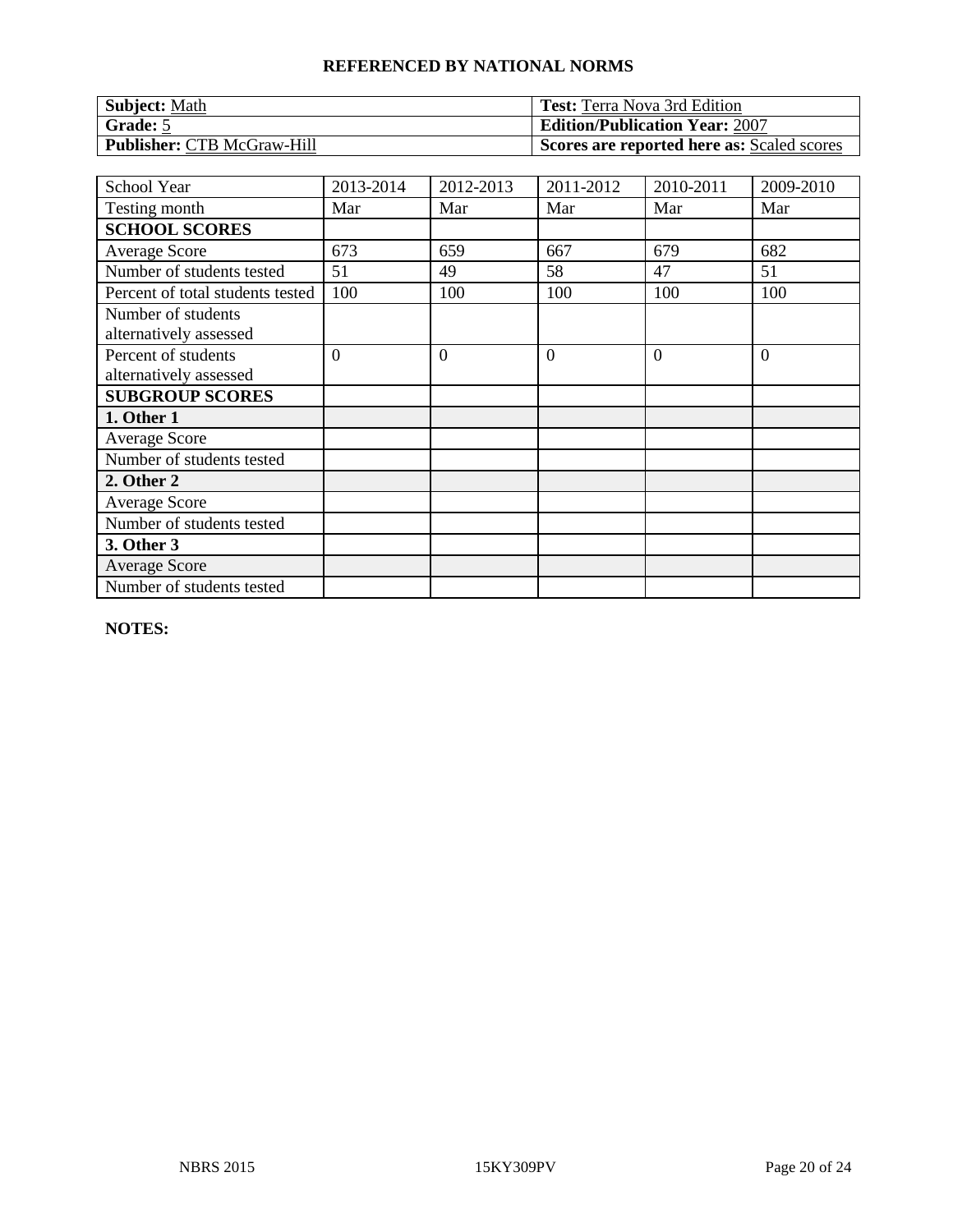| <b>Subject: Math</b>              | <b>Test:</b> Terra Nova 3rd Edition        |
|-----------------------------------|--------------------------------------------|
| Grade: 7                          | <b>Edition/Publication Year: 2007</b>      |
| <b>Publisher: CTB McGraw-Hill</b> | Scores are reported here as: Scaled scores |

| School Year                                   | 2013-2014      | 2012-2013      | 2011-2012      | 2010-2011 | 2009-2010      |
|-----------------------------------------------|----------------|----------------|----------------|-----------|----------------|
| Testing month                                 | Mar            | Mar            | Mar            | Mar       | Mar            |
| <b>SCHOOL SCORES</b>                          |                |                |                |           |                |
| <b>Average Score</b>                          | 699            | 694            | 708            | 704       | 703            |
| Number of students tested                     | 59             | 51             | 54             | 48        | 54             |
| Percent of total students tested              | 100            | 100            | 100            | 100       | 100            |
| Number of students<br>alternatively assessed  |                |                |                |           |                |
| Percent of students<br>alternatively assessed | $\overline{0}$ | $\overline{0}$ | $\overline{0}$ | $\theta$  | $\overline{0}$ |
| <b>SUBGROUP SCORES</b>                        |                |                |                |           |                |
| 1. Other 1                                    |                |                |                |           |                |
| <b>Average Score</b>                          |                |                |                |           |                |
| Number of students tested                     |                |                |                |           |                |
| 2. Other 2                                    |                |                |                |           |                |
| <b>Average Score</b>                          |                |                |                |           |                |
| Number of students tested                     |                |                |                |           |                |
| 3. Other 3                                    |                |                |                |           |                |
| <b>Average Score</b>                          |                |                |                |           |                |
| Number of students tested                     |                |                |                |           |                |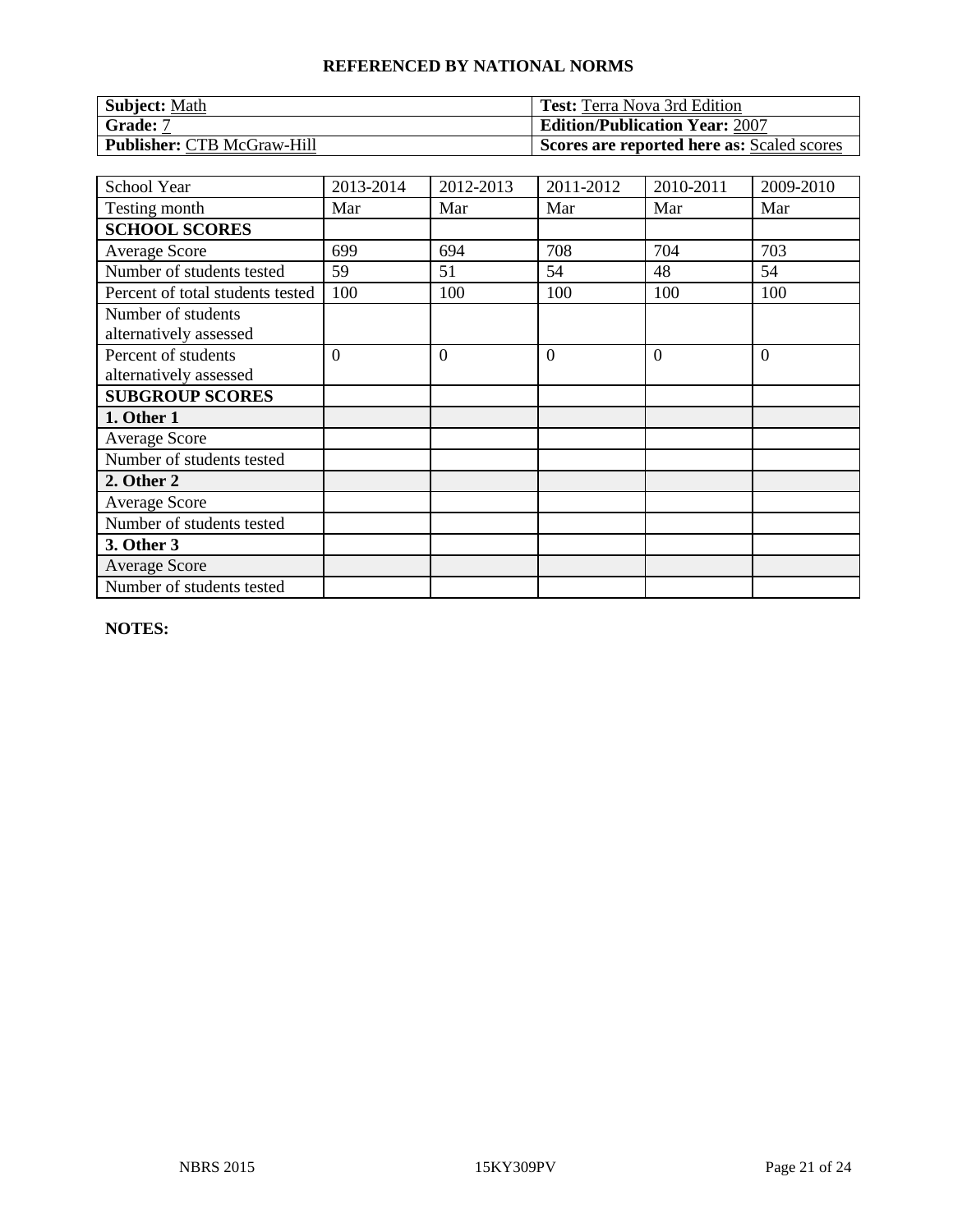| <b>Subject:</b> Reading/ELA       | <b>Test:</b> Terra Nova 3rd Edition        |
|-----------------------------------|--------------------------------------------|
| Grade: 3                          | <b>Edition/Publication Year: 2007</b>      |
| <b>Publisher: CTB McGraw-Hill</b> | Scores are reported here as: Scaled scores |

| School Year                                   | 2013-2014 | 2012-2013      | 2011-2012      | 2010-2011 | 2009-2010 |
|-----------------------------------------------|-----------|----------------|----------------|-----------|-----------|
| Testing month                                 | Mar       | Mar            | Mar            | Mar       | Mar       |
| <b>SCHOOL SCORES</b>                          |           |                |                |           |           |
| <b>Average Score</b>                          | 655       | 647            | 657            | 647       | 639       |
| Number of students tested                     |           | 58             | 48             | 41        | 50        |
| Percent of total students tested              | 100       | 100            | 100            | 100       | 100       |
| Number of students<br>alternatively assessed  |           |                |                |           |           |
| Percent of students<br>alternatively assessed | $\theta$  | $\overline{0}$ | $\overline{0}$ | $\Omega$  | $\theta$  |
| <b>SUBGROUP SCORES</b>                        |           |                |                |           |           |
| 1. Other 1                                    |           |                |                |           |           |
| <b>Average Score</b>                          |           |                |                |           |           |
| Number of students tested                     |           |                |                |           |           |
| 2. Other 2                                    |           |                |                |           |           |
| <b>Average Score</b>                          |           |                |                |           |           |
| Number of students tested                     |           |                |                |           |           |
| 3. Other 3                                    |           |                |                |           |           |
| <b>Average Score</b>                          |           |                |                |           |           |
| Number of students tested                     |           |                |                |           |           |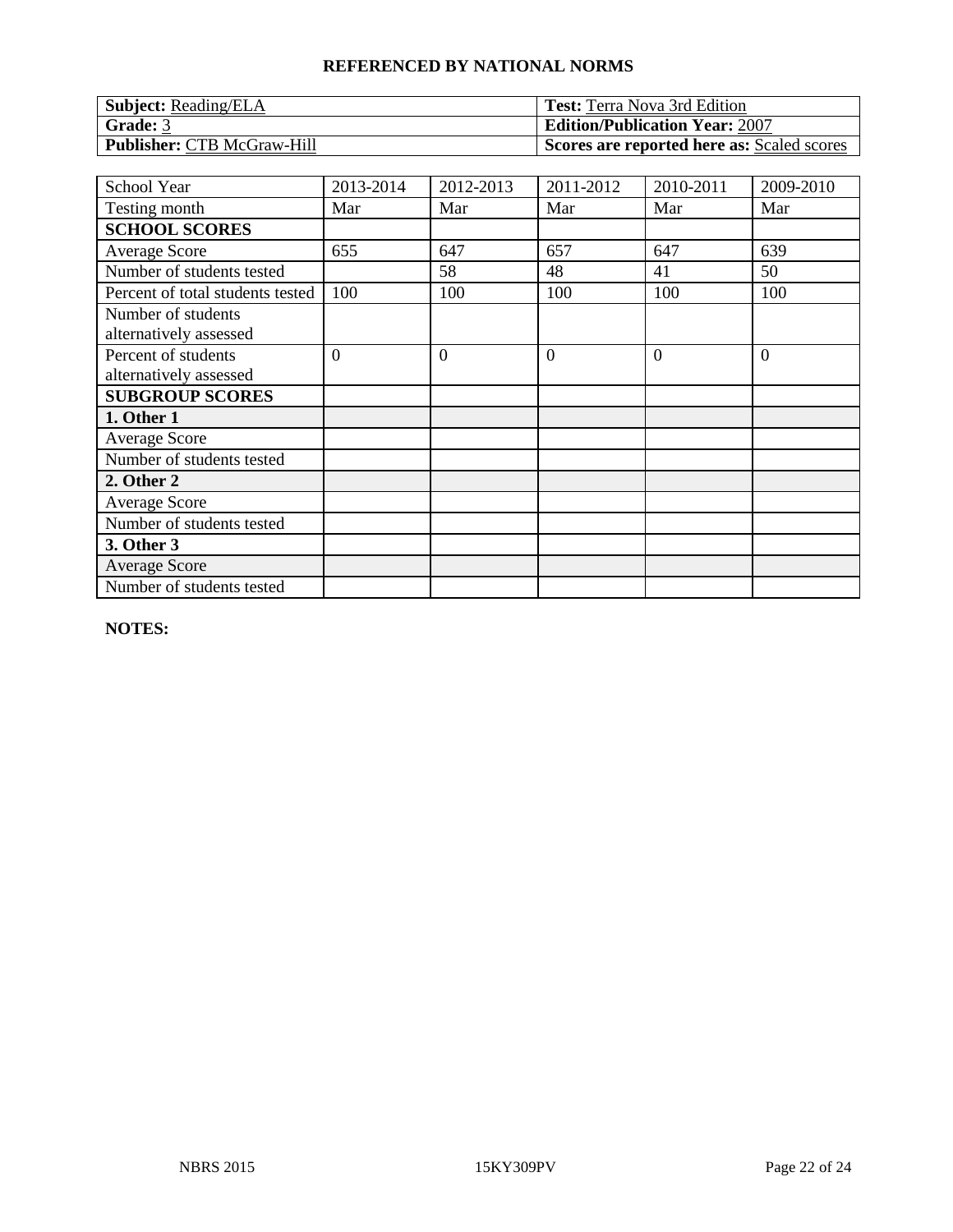| <b>Subject:</b> Reading/ELA       | <b>Test:</b> Terra Nova 3rd Edition        |
|-----------------------------------|--------------------------------------------|
| Grade: 5                          | <b>Edition/Publication Year: 2007</b>      |
| <b>Publisher: CTB McGraw-Hill</b> | Scores are reported here as: Scaled scores |

| School Year                                   | 2013-2014 | 2012-2013      | 2011-2012      | 2010-2011 | 2009-2010 |
|-----------------------------------------------|-----------|----------------|----------------|-----------|-----------|
| Testing month                                 | Mar       | Mar            | Mar            | Mar       | Mar       |
| <b>SCHOOL SCORES</b>                          |           |                |                |           |           |
| <b>Average Score</b>                          | 680       | 661            | 670            | 673       | 672       |
| Number of students tested                     | 51        | 49             | 58             | 47        | 51        |
| Percent of total students tested              | 100       | 100            | 100            | 100       | 100       |
| Number of students<br>alternatively assessed  |           |                |                |           |           |
| Percent of students<br>alternatively assessed | $\theta$  | $\overline{0}$ | $\overline{0}$ | $\Omega$  | $\theta$  |
| <b>SUBGROUP SCORES</b>                        |           |                |                |           |           |
| 1. Other 1                                    |           |                |                |           |           |
| <b>Average Score</b>                          |           |                |                |           |           |
| Number of students tested                     |           |                |                |           |           |
| 2. Other 2                                    |           |                |                |           |           |
| <b>Average Score</b>                          |           |                |                |           |           |
| Number of students tested                     |           |                |                |           |           |
| 3. Other 3                                    |           |                |                |           |           |
| <b>Average Score</b>                          |           |                |                |           |           |
| Number of students tested                     |           |                |                |           |           |